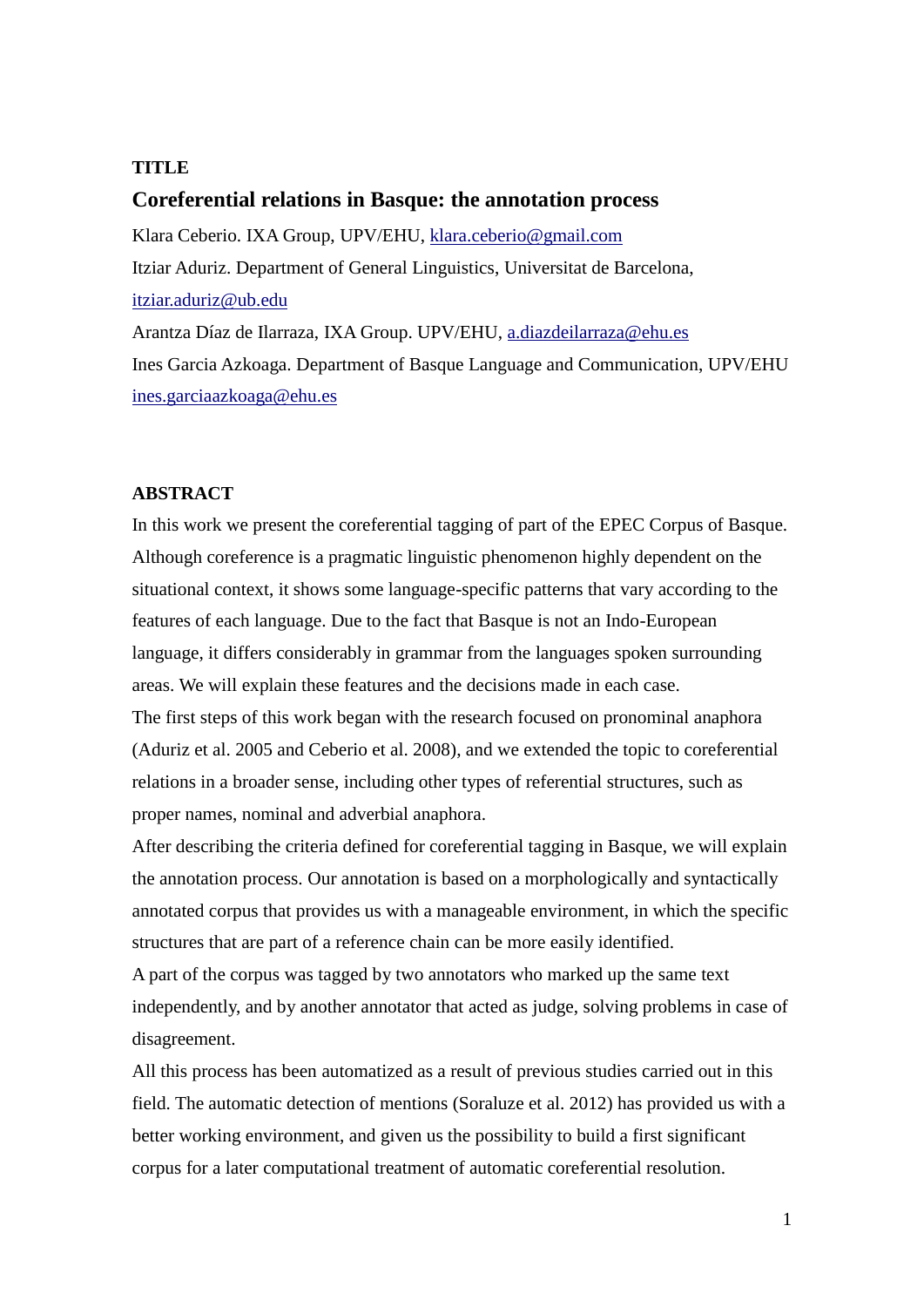## **1. Introduction**

It is widely accepted that coreference relations occur when different linguistic structures refer to the same person, object or event (Recasens 2010).

These types of relations are an important part of the understanding of discourse. In fact, language allows users to identify elements or events that are connected to the same entity, thus facilitating the correct understanding and continuity of the text.

Coreference resolution is one of the core tasks of Natural Language Processing (NLP). The main goal of coreference resolution is to identify all the linguistic expressions that refer to the same entity in a text, and many other NLP applications can benefit from an improvement in the results obtained in this task. Information Extraction (Mc-Carthy and Lehnert 1995), Text Summarisation (Steinberger et al. 2007), Question Answering (Vicedo and Ferrández 2006), Machine Translation (Peral et al. 1999), Sentiment Analysis (Nicolov et al. 2008) and Machine Reading (Poon et al. 2010), need this type of information for a better performance of their tasks.

However, coreference resolution is generally considered a high level and difficult task, because it requires previously solve other NLP problems, such as morphosyntactical analysis, lemmatization and syntactic function identifier, named entity recogniser and wordsense disambiguation.

Coreference resolution was seen as natural next step in the automatic processing of the language, and therefore it was introduced in the main strategy of IXA research-group<sup>1</sup>. As in many other languages (Mitkov 2002), we first began studying the subject of anaphora resolution, where the goal was to find the right antecedent of anaphors, linguistics expressions that usually point back to a previously mentioned expression in the discourse (Aduriz et al. 2005). The next step was to extend the topic of our research to coreference relations in a broader sense (Ceberio et al. 2008), including other types of referential structures, such as proper names, nominal and adverbial anaphora. The aim of this paper is to present our ongoing research and it is structured as follows. We first give an overview of the phenomenon of coreference that will help us in our research in section 2. After that, the criteria defined for coreferential tagging is defined; addressing some linguistic issues and taking into account the features of the Basque

1

<sup>1</sup> http://ixa.eus/Ixa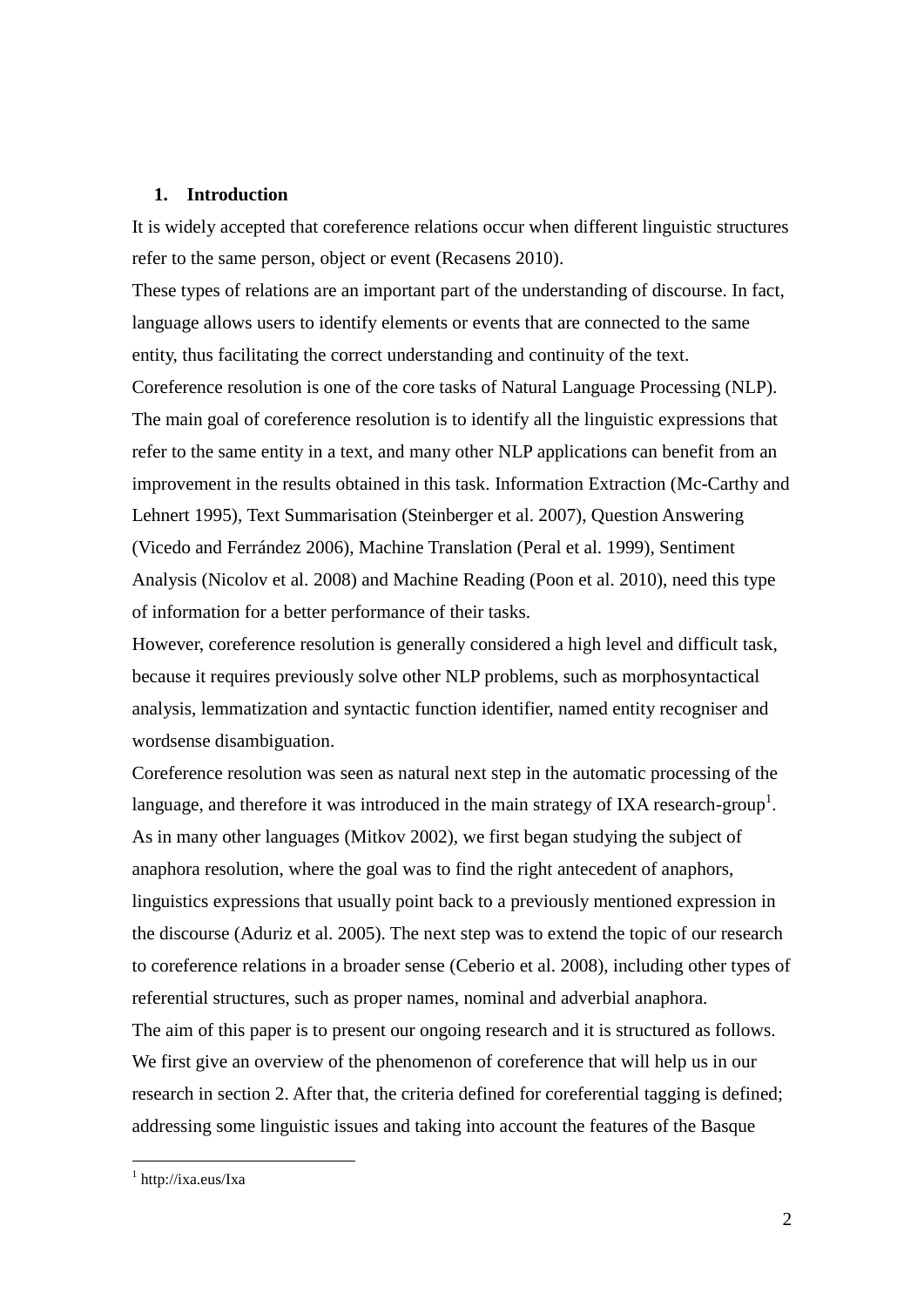language. In section 4 the annotation process is explained, first, the automatically part and some inter-annotator disagreements will be outlined. The paper concludes with an overview and summary of this tagging and we briefly explain how this annotation will help in the automatic coreference annotation of Basque.

# **2. What is coreference?**

A text may be grammatically correct, but incomprehensible. This is because, apart from being grammatically correct, a text needs to be coherent, in other words, the topics of the discourse have to be disposed in the right order, using the right mechanisms of cohesion.

If we consider the text as a whole, cohesion assures the development of the topics and the subtopics. In this work, we use the term *topic*, for the entities that appear in the discourse. In an oral or written production (text), there are some entities and discourse objects, and consequently, referential expressions, that can be linked to each other by different types of relations. Our study will be focused on *coreferential relations* and the very close related *anaphoric expression.* Let's explain the phenomenon with an  $example^2$ :

(1) [Alfredo Salazar Baskoniako orduko idazkari teknikoak]<sup>i</sup> lan handia egin zuen. Batik bat gauza bat deskubritu zuen [hark]: Argentinako harrobia. Hain zuzen, orain dela hamar urte egin zuen Argentinarako lehen bidaia [Salazarrek]<sub>i</sub>. (...)

"Gaur egun txapelketa sendoak dira hangoak. Jokalari gazte ugarik parte hartzen duela da ezberdintasun nabariena Andres Nocioni da horren adibide argienetakoa: hamabost urte zituenerako egin zuen debuta Argentinako txapelketan; orain hogei urte ditu". [Salazarrek]<sup>i</sup> normaltzat du Nocionik hain gazte egitea debuta, lehen esan bezala Argentinako saskibaloia ez delako hain serioa ere, eta, [Baskoniako idazkari tekniko ohiaren]<sup>i</sup> ustez, zaila da horrelakorik gertatzea ACBn, lehia handiko liga delako.

'[Alfredo Salazar the technical secretary of Baskonia]<sup>i</sup> worked hard. [He]<sup>i</sup> specially discovered one thing: the youth system (the pool of young) in Argentina. Indeed, [Salazar]<sup>i</sup> travelled to Argentina for the first time ten years before .  $(\ldots)$ 

Nowadays, the league has become more stable there (in Argentina). The big difference

<u>.</u>

<sup>&</sup>lt;sup>2</sup> Most of the examples of this paper come from the EPEC corpus explained in section 4.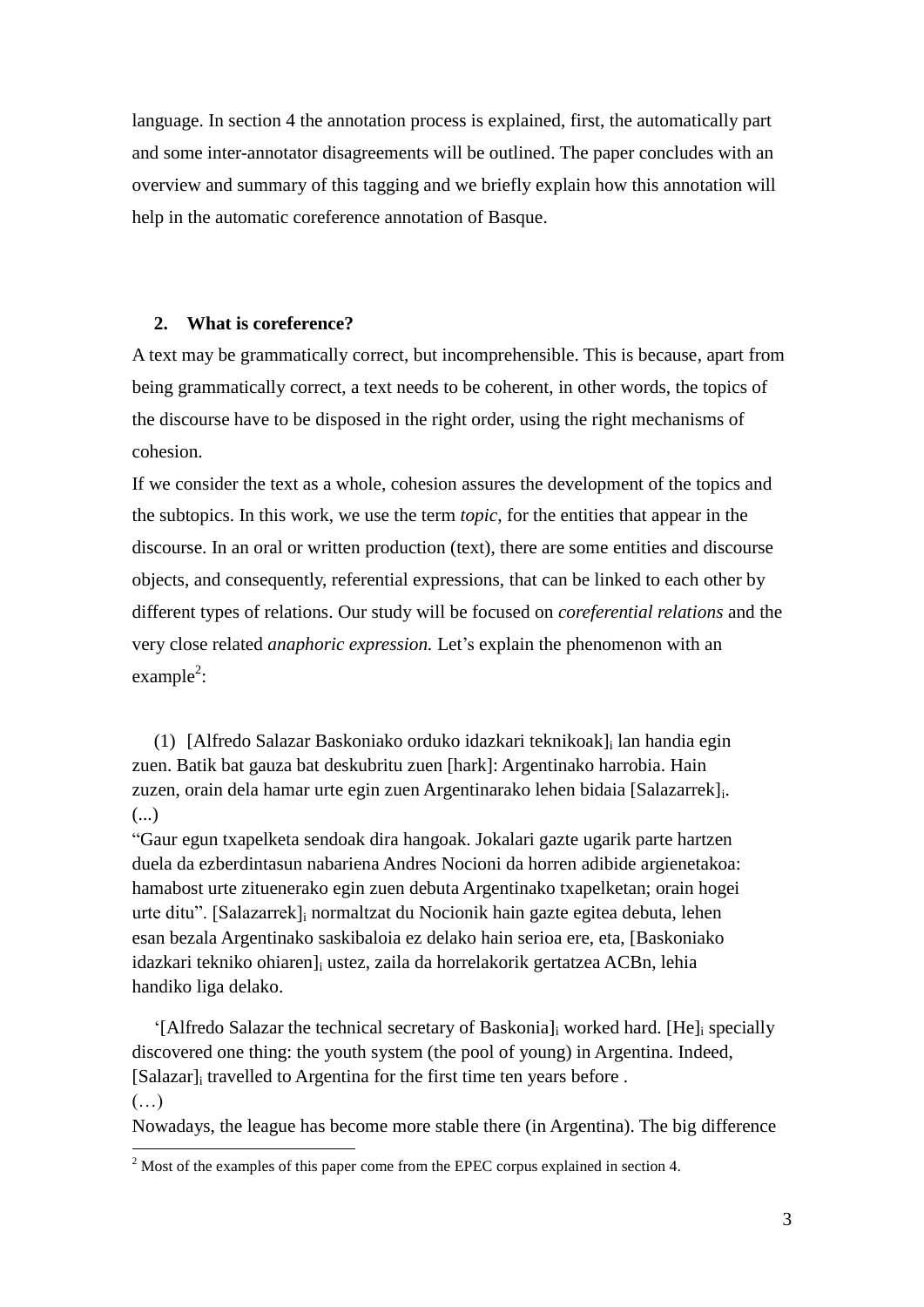is that a lot of young players participate there, Andres Nocioni is the clearest example: he made his debut when he was 15 in the Argentinian League; now, he is 20". For [Salazar]<sup>i</sup> it is normal that Nocioni made his debut so young, as said before the Argentinian basketball is not so serious, and, according to [the former technical secretary of Baskonia]<sub>i</sub>, it would be unlikely for it to happen in the ACB league, because it is a more competitive league.

Generally speaking, it is said that reference is the property of linking a linguistic expression with something in the real world (Saeed 2009). This 'something' of the real world will be the reference or referential entity. In addition, this referential entity can be personal, spatial or temporal.

Besides, we speak about coreference, following Moirand's definition (1990): "two elements will be coreferent if they represent the same referential entity of the universe".

In this way, in the example above, all the linguistic expressions in square brackets refer to the same person, *Alfredo Salazar.* All of them (['Alfredo Salazar the technical secretary of Baskonia'], ['He'], ['Salazar'], ['the former technical secretary of Baskonia']) are coreferent and part of a coreference chain.

The notion of anaphora appeared together with the study of the discourse and texts. It is one of the most important elements for creating cohesion. The referential connections between the elements of a text are very closely related to the way it is interpreted: "the anaphora puts in relation an element whith another that has been mentioned before or after it (*cataphora*)" (Garcia-Azkoaga 2003: 77).

Moreover, in the case of anaphoric relations anaphoric expressions are semantically dependent on the antecedent (Cornish 1999), and the information of the antecedent is necessary to make the right interpretation of the anaphoric element. For example the pronoun in the first text ['he'] has no meaning itself; we do not know which person it refers to until we identify the antecedent ['The technical secretary of Baskonia, Alfredo Salazar']. This phenomenon is the so called anaphoric relation.

The relation between an antecedent and the referential expression that retrieves it can be anaphorical, but that does not mean that this relation is always coreferent (Garcia Azkoaga *in press*). We accept that the relation between the antecedent and the anaphoric expression it is not symmetrical. Sometimes the anaphor and the antecedent will have the same referent (['the former technical secretary of Baskonia'] and ['he']), but the empirical analysis of real texts shows it is not always the case.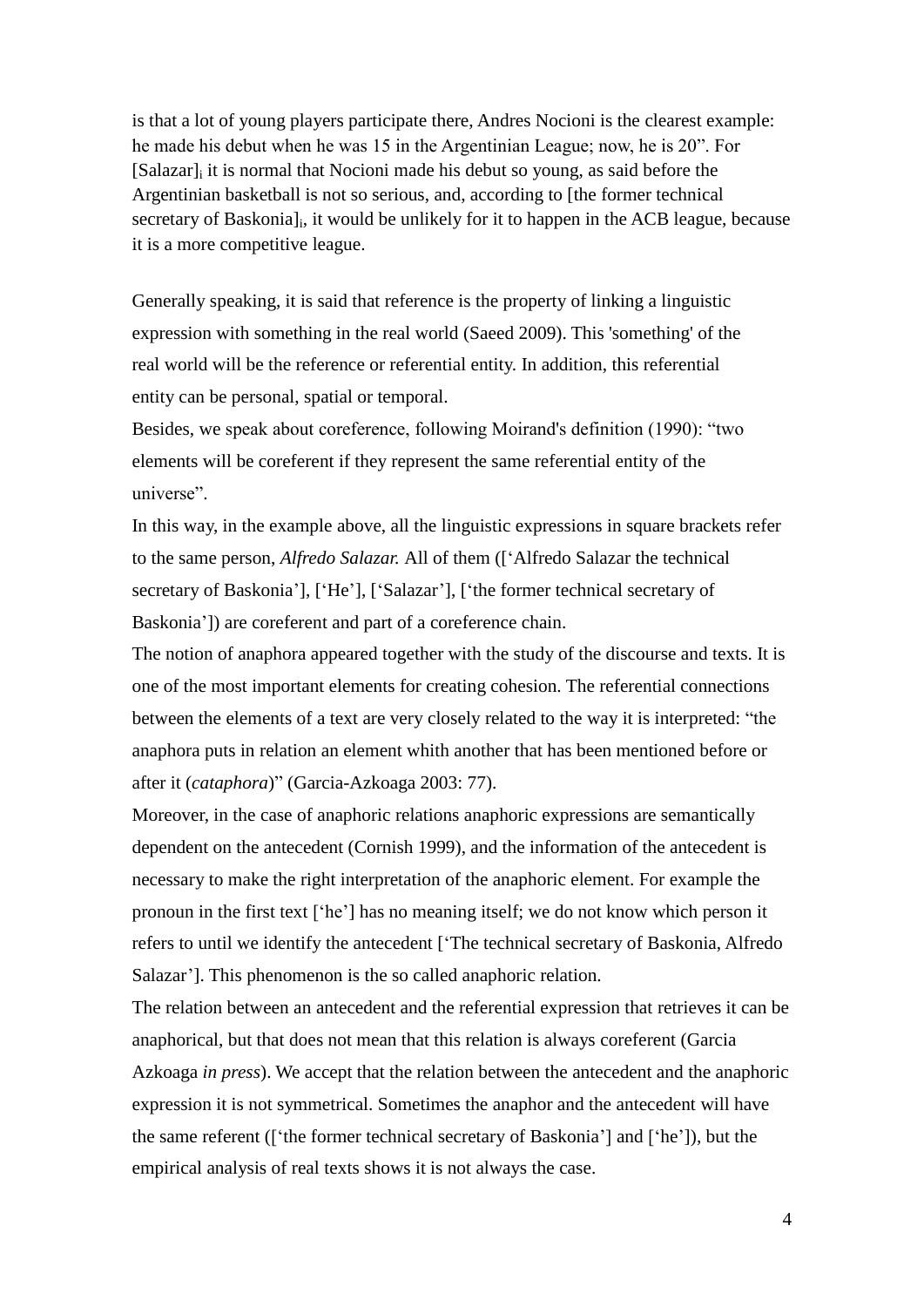There are some cases, for example the associative anaphors  $((2))$  or evolutive referent cases [\(\(3\)\)](#page-4-1) (Garcia-Azkoaga 2003).

<span id="page-4-0"></span>(2) [Herri batera]<sub>i</sub> iritsi ginen. [Eliza]<sub>i</sub> tontor batean zegoen.

'We arrived [in a town]<sup>i</sup> . [The church]<sup>i</sup> was situated on a hill.'

<span id="page-4-1"></span>(3) Har itzazu [lau sagar]<sup>i</sup> . Zuritu eta zatitu. Eduki egosten ordu erdiz. Txikitxiki egin. Hoztu ondoren, zerbitzatu [konpota hori]; gailetatxoekin.

'Take [four apples]<sup>i</sup> . Peel and cut them. Cook them in boiling water for 30 minutes and pound them. After cooling, [the compote] $_i$  can be served with cakes.<sup>3</sup>

In the same way, it is possible that linguistic expressions can be coreferent but they do not establish any anaphorical relation. In the case of named entities or NP repetitions (['Salazar'] in the first example), they can be interpreted without going back to the antecedent, they are linguistic expressions that can be interpreted independently. In this case we speak of two linguistic expressions that can be interpreted independently, which are connected with coreferential relations (Kleiber 1994: 22).

All these concepts have been analized from a Natural Language Processing perspective (Botley & McEnery 2000, Mitkov 2002, Stede 2011), and as it is the case in the field, these phenomena have been studied using real corpora.

For this purpose, corpora have been tagged at referential level in many languages. One of the objectives of this work is to describe and define what type of expressions are candidates for coreferential chains (3.1.), as well as to explain the coreferential chains formed by these referential expressions (3.2.).

As Mitkov (2002:130) stated "the annotation of corpora is an indispensable, albeit timeconsuming, preliminary work to anaphora resolution (and to most NLP tasks or applications)". The system will learn through these annotated corpora how each phenomenon works, and it will be able to extract some patterns to detect them later in raw corpora. With the aim of building a corpus annotated at coreferential level, we studied different theories of coreference and many works developed for other languages (Aduriz et al. 2005, Ceberio et al. 2008).

<u>.</u>

 $3$  In generall, the examples in English may have more linguistics expressions that refer to the same entity but we only mark the equivalents of the elements annotated in Basque. See section 3.1 for a detailed explanation.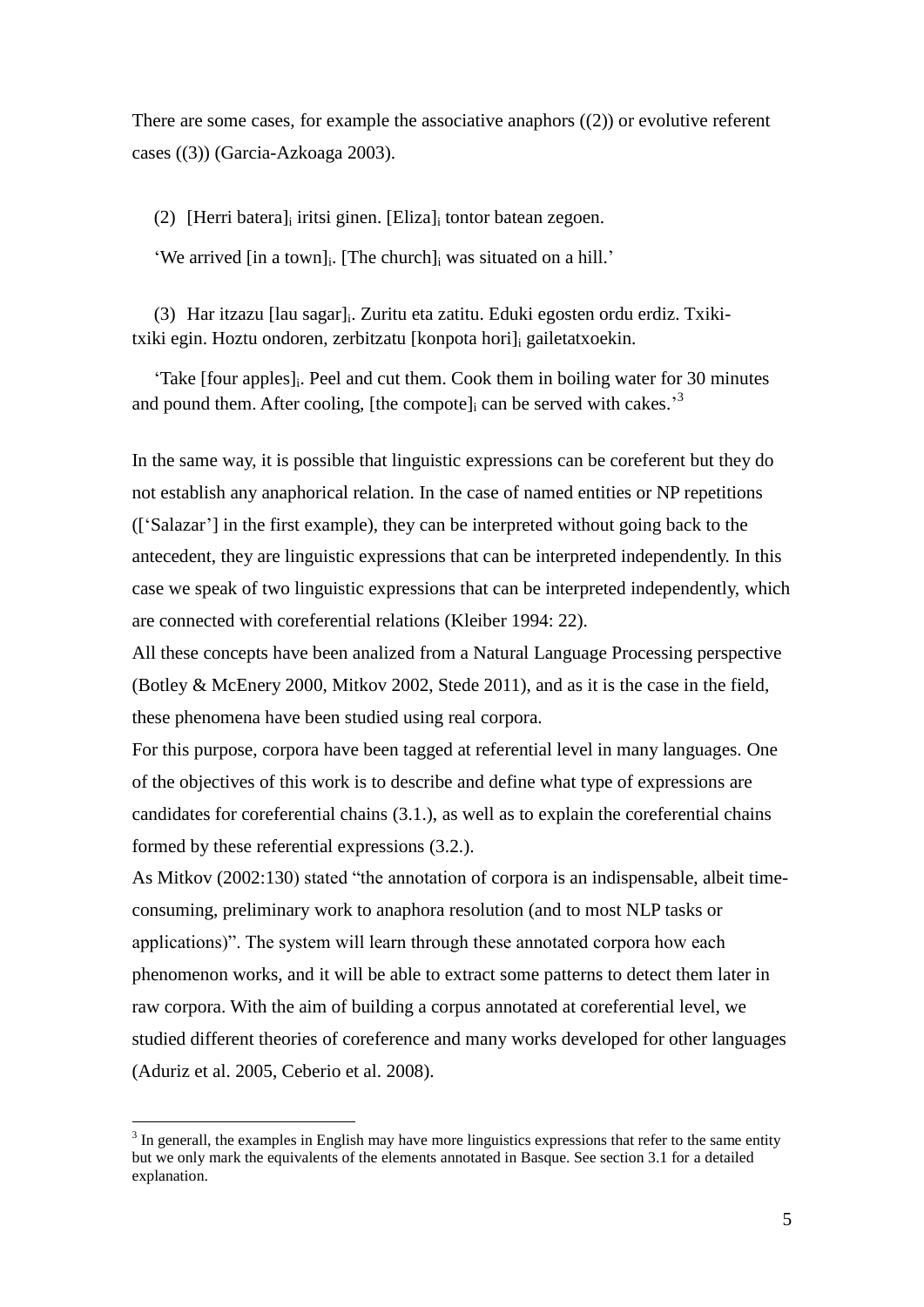Although coreference is a pragmatic linguistic phenomenon highly dependent on the situational context, it shows some language-specific patterns that vary according to the features of each language.

Basque is not an Indo-European language and differs considerably in grammar from the languages spoken in the surrounding regions. It is an agglutinative language, in which grammatical relations between components within a clause are represented by suffixes. The next section will show these linguistic features and how we adapted the annotation of coreference to the Basque language.

# **3. Linguistic features for automatic coreference resolution**

In all languages, we divide the elements of a text into two groups: in the first group we have the so called *referring expressions* and in the second one the *non-referring expressions* (Saeed 2009).

On the one hand, there are linguistic expressions that do not have the property of referring to something, this is the case of some adverbs (*often*) 4 oin oharra gehitu aurrerago azalduko dugula esanez, lekuzko adberbioen kasua*,* verbs *(show)* or some particles (*as*). This type of words are part of the discourse and they have their meaning, but they do not refer directly to an entity of the real world, and in this sense we call them non-referring expressions. On the other hand, we have the referring expressions; all the people who speak English, for example, know that  $[$  the horse'] in example  $((4))$ is referring to a concrete animal. Nouns are almost always considered referring expressions.

## <span id="page-5-0"></span>(4) Ikaragarri sufritu zuen [zaldiak] lasterketan.

'[The horse] suffered during the race.'

<u>.</u>

In other words, all the referring expressions have specifc grammatical features. As we mentioned, this referrering expressions are possible *mentions* (*zaldi* 'horse'). These are linguistic expressions that have the possibility to refer to an object or set of objects in the world (as defined by ACE, Doddington et al. 2004).

<sup>&</sup>lt;sup>4</sup> Due to the Basque language features, the local adverbs may take this referring property (see Section 3.3.5)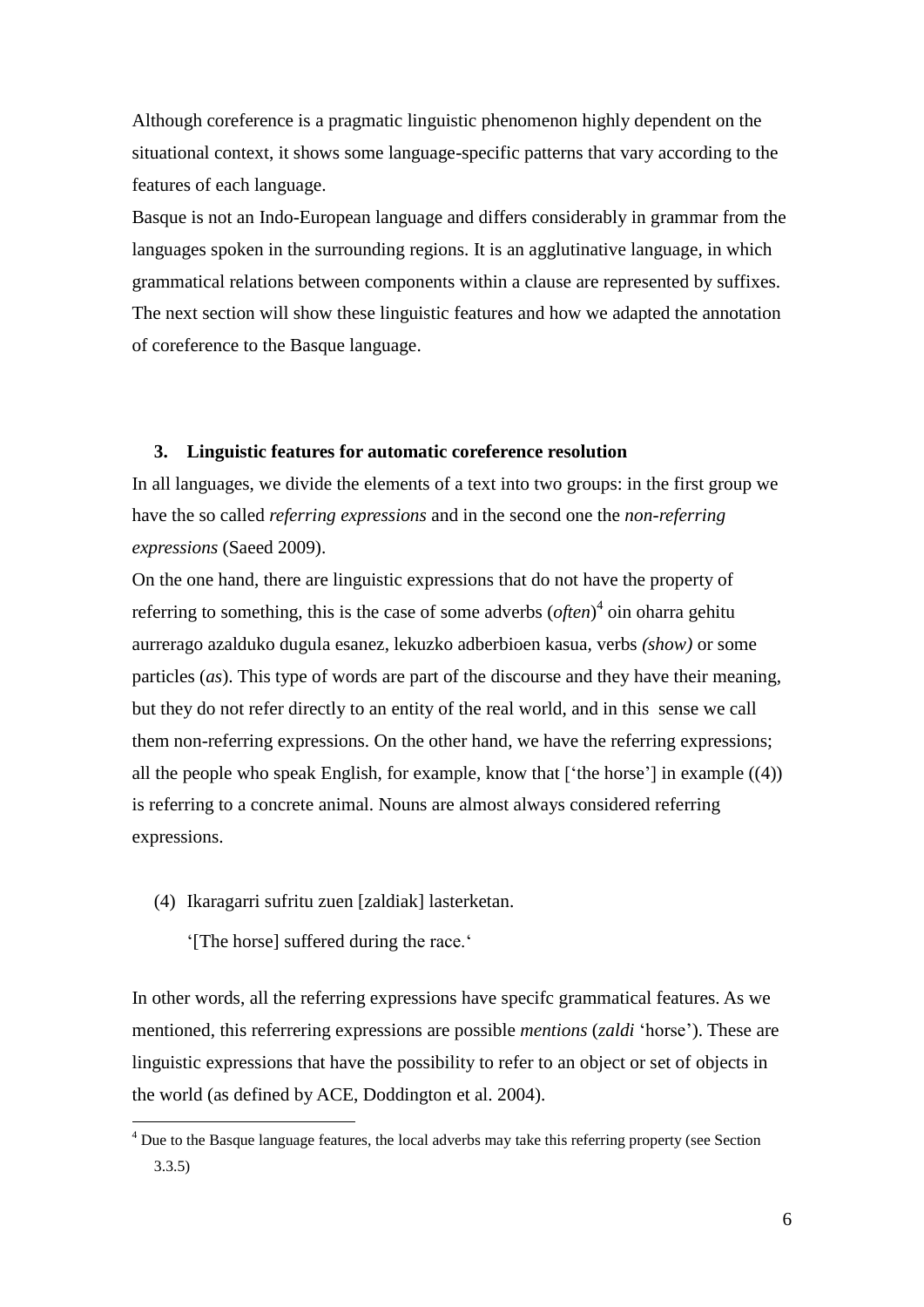In the next section we will explain what type of grammatical features should these referring expressions have.

# **3.1. Mentions: morphosyntactical features**

Taking into account elements that have a cohesive function, coreference occurs mainly at noun phrase level. For that reason we decided to focus our study on coreferential relations between noun phrases. In this section we will explain the decisions we adopted regarding the annotation, and what morphosyntactical information is relevant to decide if a noun phrase is a *mention* or a *markable*.

Basque is described as a three-way pro-drop language (Ortiz de Urbina & Hualde 1989): the subject, direct object and indirect object (marked ergative, absolutive and dative) are not always explicit, but the verb gives the recipient all the information about them:

(5) Ø (ERG) Ø (DAT) Ø (ABS) eman d-i-zki-da-zu. (PRS-ROOT-3PL (ABS)-1SG.DAT-2SG.ERG). 'You gave me them.'

The meaning of the three empty elements in (5) is equivalent to that of personal pronouns *zuk* 'you' (2nd singular ergative), *niri* 'me' (1st singular dative) and *horiek* 'them' (3rd plural absolutive) respectively.

Besides, another feature of Basque is the lack of grammatical gender in the morphological system. This is a remarkable difficulty for the automatic resolution of coreference.

The classification we propose is based on the Basque grammar (Euskaltzaindia 2002), and the latest annotations carried out in other languages (Nilsson Björkenstam 2013, Pradhan et al*.* 2007, Recasens 2010, Rodríguez 2010).

# *3.1.1. Pronouns*

Being a pro-drop language, personal pronouns are not as frequent as in other languages. They refer to persons and they form the noun phrase, without any other element. As the Descriptive Grammar of the Basque Royal Academy points out (Euskaltzaindia 1985), in Basque the 'true' personal pronouns are the (*ni* 'I'*, gu,* 'we') and second person (*hi* 'you'*, zu* 'you'*, zuek* 'you (plural)') pronouns.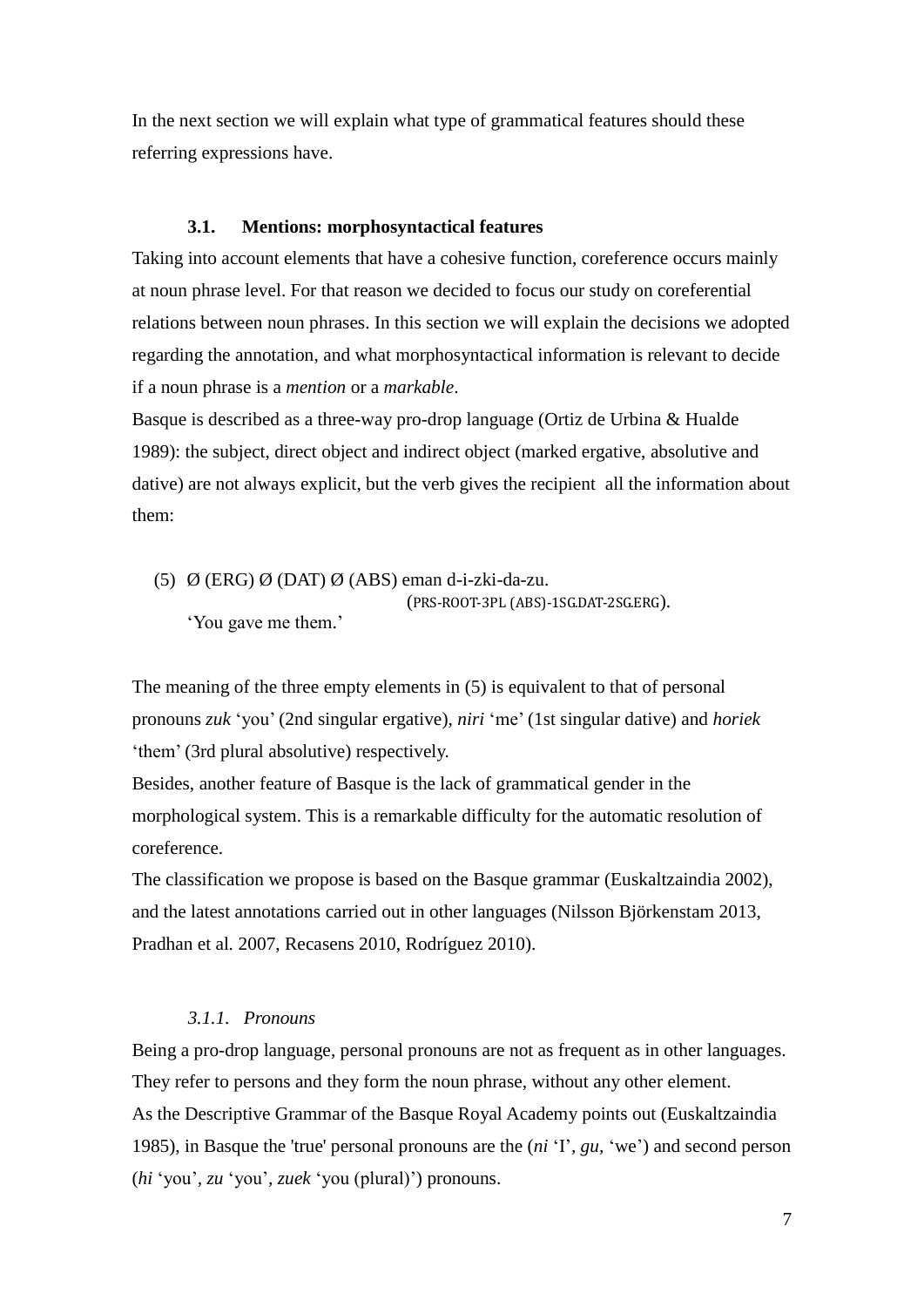(6) [Gu] ere gogor defenditzen saiatuko gara, hor erabakiko baita norgehiagoka.

'[We] will defend fiercely, because this will decide the match.'

In Basque, there are no distinct forms for third person pronouns (Laka 1996), and demonstratives are used as third person pronominals *(hau* 'this'*, hori* 'that' (nearer than *hura*)*, hura* 'that').

There is a third series of intensive demonstratives, which are formed adding a prefix to the demontratives, and which has special relevance *(berau, berori, bera* 'he himself/she) because they are always used anaphorically.

(7) [Jacken] bila joko dute, nahiz eta [hark] nahiago duen elurretan jolasten segitu.

'They will look for [Jack], although [he] would like to continue playing in the snow.'

We considered the **reciprocal pronouns** in this group: *elkar* (*'each other'*)*.* There is a variant of this reciprocal *bata bestea (*literally *'the one the other')*, and they always refer to a previous mentioned element in the same sentence.

(8) [Hiru automobilek]<sup>i</sup> [elkar]<sup>i</sup> jo zuten Gorlizko Andra Mari auzoan.

'[Three cars]<sup>i</sup> crashed ([to each other]i) in the Andra Mari quarter of Gorliz.'

In the case of Basque reflexive pronouns make reference to a body part, *X-ren burua*  (literally 'my own head'). This is the pronoun corresponding to English 'myself'.

(9) Gizon hark ez zuen [bere burua] besterik maite.

'That man only loved [himself].'

### *3.1.2. Possessives*

We include possessives and demonstrative genitives in this category.

The **possessive pronouns** form by themselves a noun phrase as in the case of personal pronouns and reciprocals, but they can refer to two things at the same time: they refer to an entity and express the owner of this object.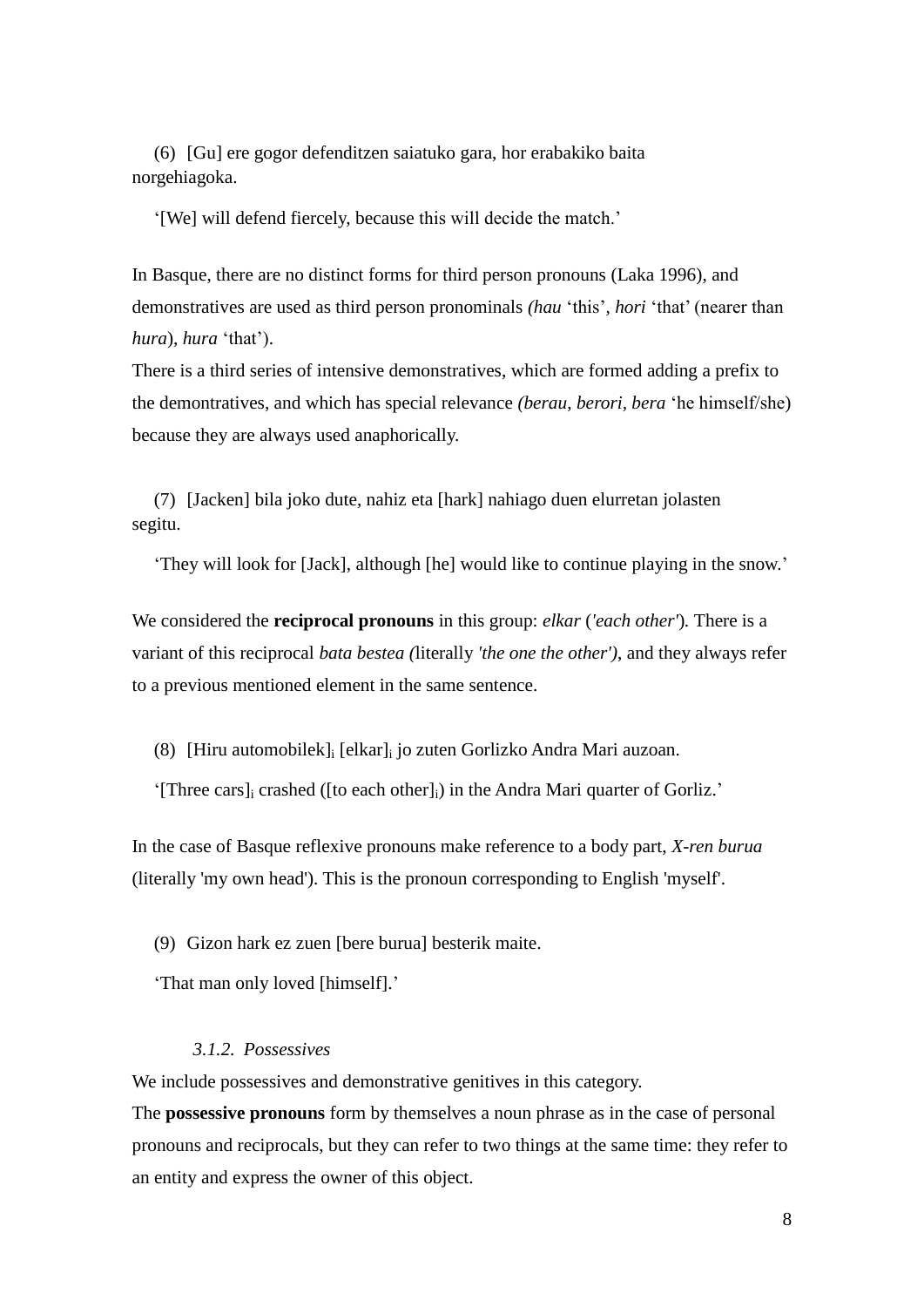(10)Escuderok euskal musika tradizionala eraberritu eta indartu zuen. [Harenak] dira, esate baterako, *Illeta*, *Pinceladas Vascas* eta *Eusko Salmoa* obrak.

'Escudero renewed and gave prominence to traditional Basque music. The works *Illeta, Pinceladas Vascas* and *Eusko Salmoa*, for example, are [his].'

The possessive pronoun *harenak* ('his'), refers to the ownership of the musician, but at the same time it is referring to the musician's musical works (*Illeta, Pinceladas Vascas eta Eusko Salmoa obrak, '*The works *Illeta*, *Pinceladas Vascas* and *Eusko Salmoa*'). Possessives can only be determiners, and we have said that we were only taking noun phrases into account, but in the case of possessive determiners the embedded possessives will be considered as mentions:

(11)Epitieren kasuan, [[bere] helburua] lortu dezakeela dirudi eta baliteke denboraldia Lehen Mailan hastea.

'In the case of Epitie, it seems that he could achieve [[his] aim] and possibly start the football season in the Premier League.'

The demonstrative *bere* ('his') refers to the footballer *Epitie,* so that we have to consider this type of possessive determiners or we would be missing the corresponding coreferencial relation.

### *3.1.3. Noun Phrases*

When speaking about noun phrases, we generally take into account noun phrases whose head is a noun. But let us explain what we are talking about when speaking about noun phrases in Basque.

### - *Regular noun phrases*

For coreference annotation we distinguish three types of noun phrases: noun phrases that end with indefinite articles (12), general definite NPs (13) and NPs ending with the demonstrative determiner (14).

(12)Inguruko etxeetan [zenbait beira] hautsi arren, kristalek ez zuten inor zauritu.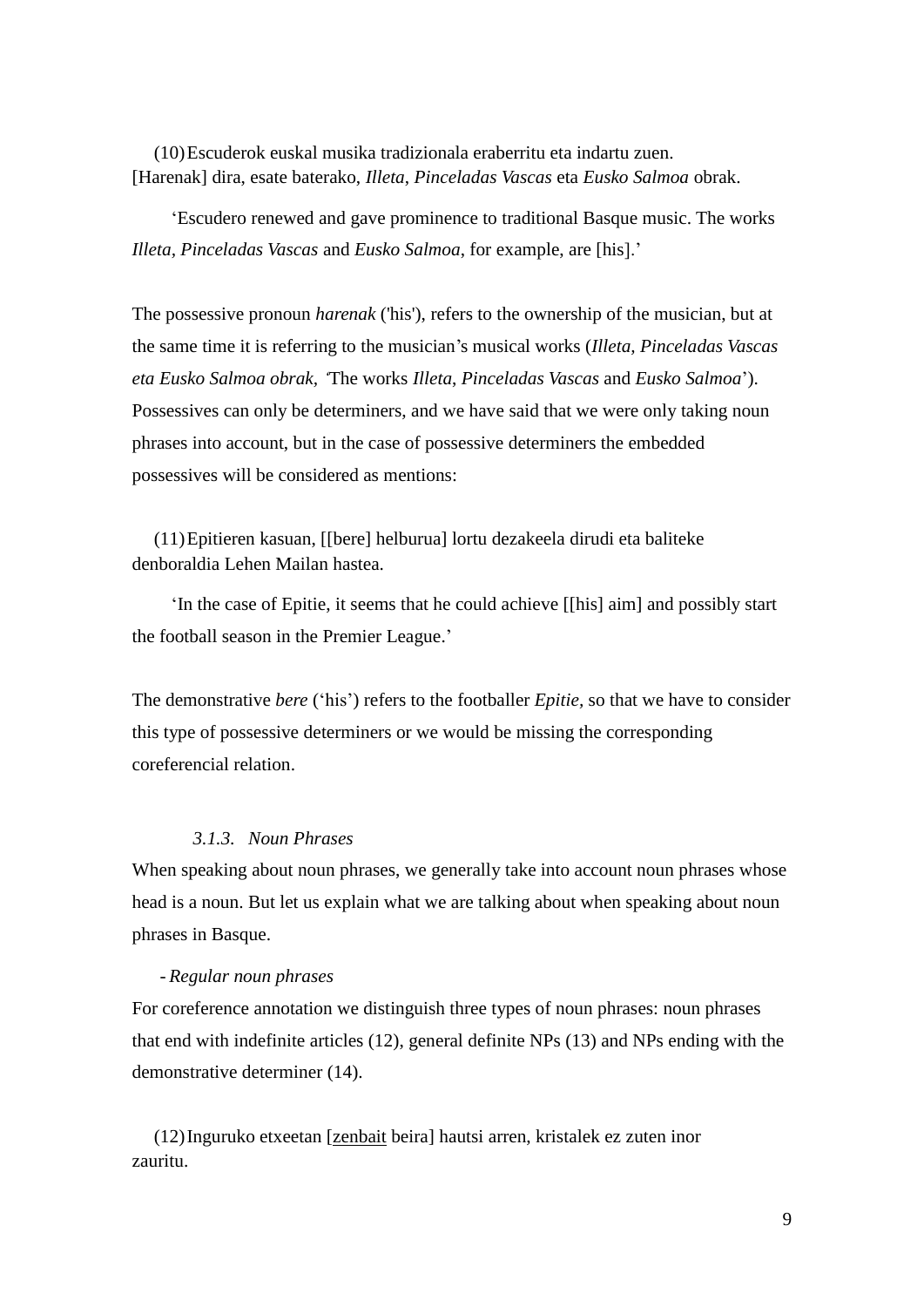'Although [some windows] were broken in the surrounding area, the glasses did not hurt anyone.'

(13)Txileko Gorte Gorenak baimena eman dio Juan Guzman epaileari [Pinocheten erregimenak ustez Argentinan egindako hilketak] ikertzeko.

'The Supreme Court of Chile has authorized the judge Juan Guzman to investigate [the killings committed by the Pinochet regime in Argentina].'

(14) Zenbait hilabetetako ikerketa behar izan zuten [auto hura] David Harrisek lapurtu zuela jakiteko.

'It took months of investigation for the police to discover that [that car] had been stolen by David Harris.'

We divided the noun phrases into two groups based on the definitness of the noun phrases: indefinite noun phrases, which usually add new information in the discourse; and definite or demonstrative noun phrases, if they have been previously metioned in the text. Zabala (1996:35) says "in coreference chains both the definite determiner and the demonstratives, are complementary to other indefinite articles".

## - *Noun phrases headed by proper nouns*

When a proper noun is the head of the noun phrase, the referent is directly named and we therefore say that there are names that have an exact reference (*London* is the capital of Great Britain, there is only one). In Basque, in general, the proper names do not need any determiners, but there are some exceptions that will take determiners *(Frantziako Gobernua '*France Government*'*).

(15)Epailea [Londonera] joango da.

'The judge will go to [London].'

### - *Noun-phrases with a subordinate clause*

The head of these mentions is always a noun complemented by a subordinate clause. In (15) the head-noun is complemented by a subordinate clause of the type that is called,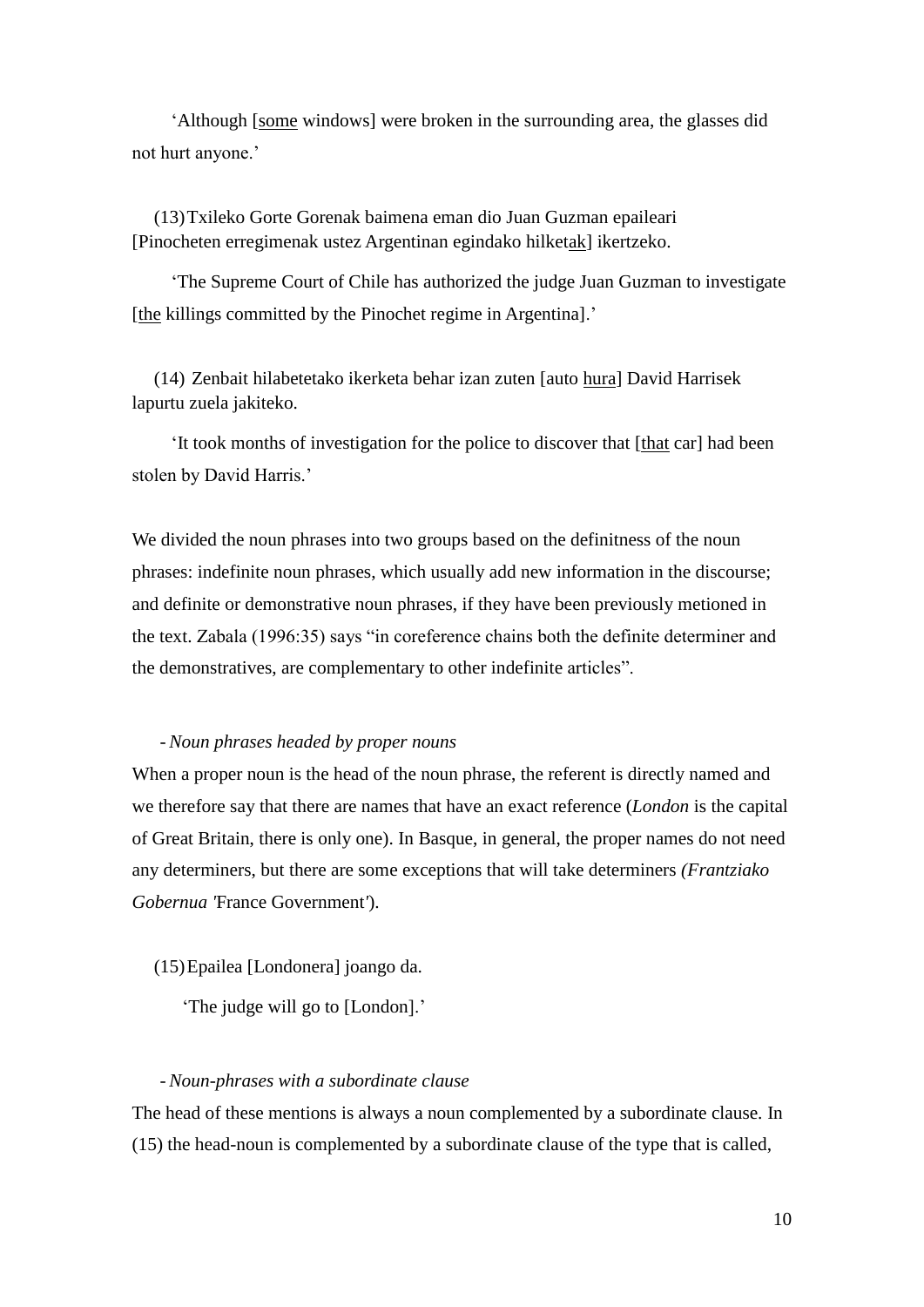for Basque, a complementary clause. We take the whole stretch of the NP (both the subordinate clause and the head noun) as a mention.

(16)[[[DINAk] [Argentinan] egindako krimenak] ikertzeko baimena] eman du Txileko Gorte Gorenak.

'The Supreme Court of Chile has given [[[permission to investigate [the crimes] [DINA] committed in [Argentina]].'

The head of the noun-phrase is *baimena* ('permission'*),* but the subordinate clause has other noun-phrases that will be considered as mentions.

- [[permission to investigate [the crimes] [DINA] committed in [Argentina]]
- [the crimes DINA commited in Argentina]
- [DINA]
- [Argentina]

In addition, relative clauses can add information to nouns as in example (17). In that case the boundaries of the mention are set from the beginning of the relative clause to the end of the NP, and include all noun-phrases contained in the NP.

(17) [[Igandeko partiduak] duen garrantzia] dela eta, lasai egotea beharrezkoa dutela esan zuen Lotinak.

'Lotina said that it is necessary to stay calm because of [the importance that [Sunday's match] has].'

# - *Coordinated noun-phrases*

In the case of coordination, the nominal groups of a conjoined NP are extracted. We also regard as mentions the nested NPs (*siesta* 'a nap' and *atsedena* 'a rest') and the whole coordinated structure (*siesta eta atsedena* 'a nap and rest').

(18)Bazkal ondoren [[siesta] eta [atsedena]] besterik ez zuten egin.

'After lunch they did nothing but have a [[nap] and [rest]].'

- *NPs as part of complex postpositions*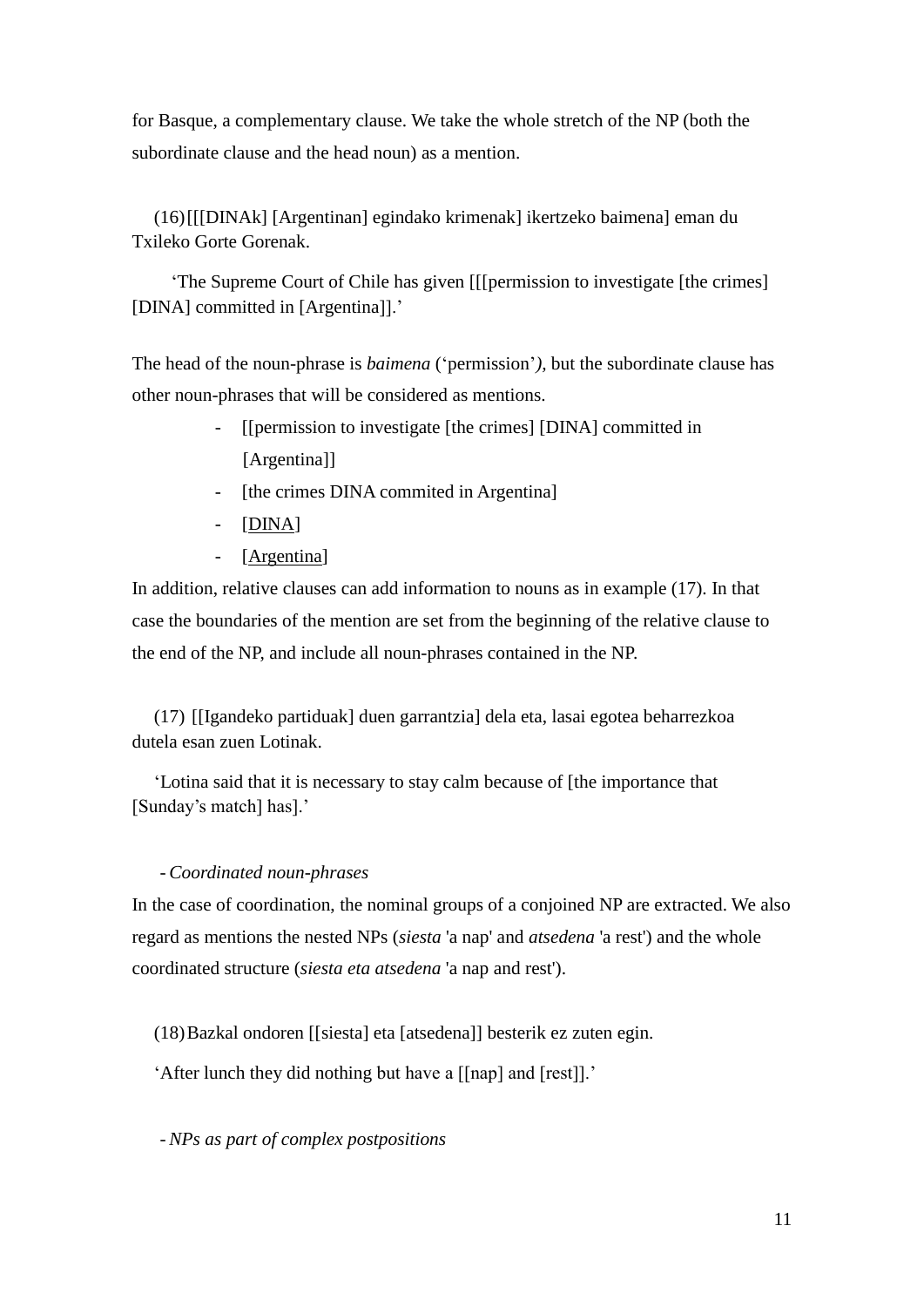Basque has a postpositional system. In this type of languages postpositions play a role similar to that of prepositions in languages like English or Spanish, so that postpositions suffixes are attached to the last element of the phrase. They are defined as "forms that represent grammatical relations among phrases appearing in a sentence"

(Euskaltzaindia, 1994). There are two main types of postpositions in Basque; the first one is a suffix appended to a lemma *(etxean, '*at home*')* and, the second one is a suffix followed by a lemma (main element) that can also be inflected, the so called complex postposition *(etxetik kanpo, '*outside home*').*

The last type of elements has been termed as complex postposition. This term is used to name the whole sequence of two words involved, and not just to refer to the second element. (Zabala & Odriozola 2004, Arriola et al. 2013).

We only take into account as a mention the first part of the postpositional NP, the noun and the attached suffix that goes before the second lemma of the complex postposition. In (19) the second part of the complex postposition is *kanpo* ('outside'), and we annotate the noun that precedes it *(etxetik* 'home [from]').

(19)Zaragozaren beherakada ere horrelaxe iritsi da: [etxetik] kanpo eskas aritu arren, [etxean] partida guztiak irabazten hasi zen, azken boladan etxeko partidetan ere kale egiten hasi diren arte.

'This is why Zaragoza went down; although they played badly [away], they won all the matches [at home], in the last season they are failing at home too.'

### - *Verbal nouns*

As in many other languages in Basque verbs can be nominalised. When the nominalised verb works as the head of the mention and takes the corresponding case marking suffix, the whole clause governed by the verbal noun has to be annotated.

### (20)[Instalazio militarrak ixtea] eskatuko dute.

'They will ask for the [closing the military installations].'

But sometimes it is not easy to recognize what is the real function of such type of verbal nouns. They show both features of nouns and verbs and it is said they have a double nature. That is why we established two conditions to tag the verbal nouns as nouns: a)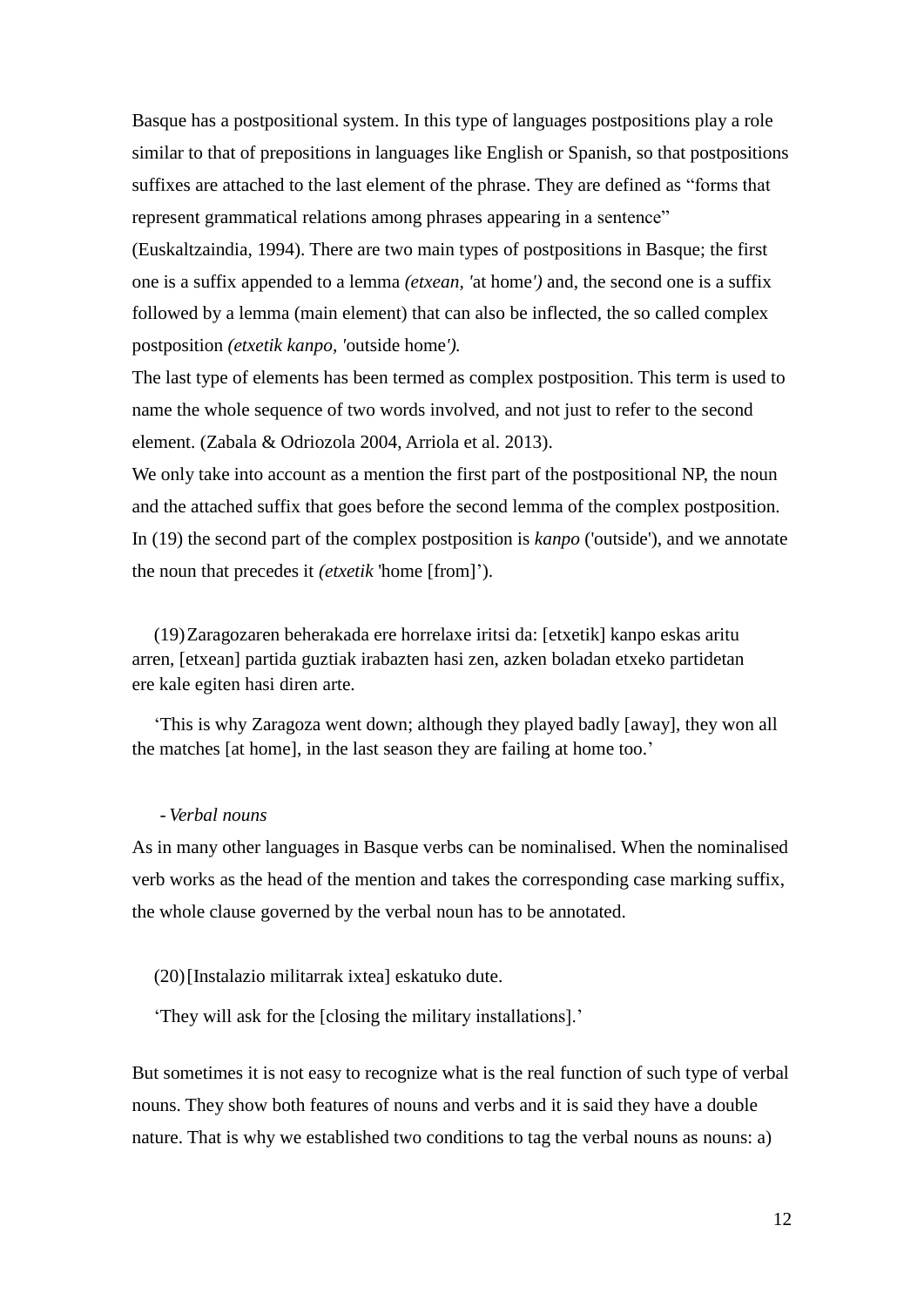the subject of the verbal noun takes the genitive case as in example (21) or b) they are followed by an independent determiner (22).

(21)[EBren zabaltzeak] arazo asko konpontzera behartuko du.

'[The opening of the EU] will force them to solve many problems.'

(22)Onik baizik ez dezake ekar [zabaltze horrek].

'[The opening] can only bring good things.'

# - *Ellipsis*

In Basque ellipsis is a broad phenomenon. At morphosyntactical level, a noun-ellipsis occurs when the suffixes attached to the word correspond to a noun, although the noun is not explicit in the word. We consider this type of ellipsis in the case of verbs that take suffixes indicating noun-ellipsis, as in example (23). The presence of the ellipsis implies the existence of both the verb (sailkatu zen-, 'finished') and the ellipsis (-Ø-ak (sailkatu zen-Ø-ak 'Ø who finished'). All the information corresponding to both units is stored an treated as a noun.

(23) [Bigarren sailkatu zenak] segundo bakarra kendu zion.

'[Ø who finished in second place] only had a second's advantage.'

As mentioned before, at sentence level, the subject, direct object and indirect object of a clause (represented by the ergative, absolutive, dative cases) can be elided in Basque. The morphological information about these elements, as the number or person, is always given by the verb (even if it is explicit in the sentence). These elliptical pronouns are not marked in our tagging, as the previous morphosyntactic analiser did not take into account this type of ellipsis.

(24)  $\lceil \emptyset \rceil$  Ez zuen podiumean izateko itxaropen handirik.

'(*He*) Ø did not have much hope of being on the podium.'

*3.1.4. Adverbs*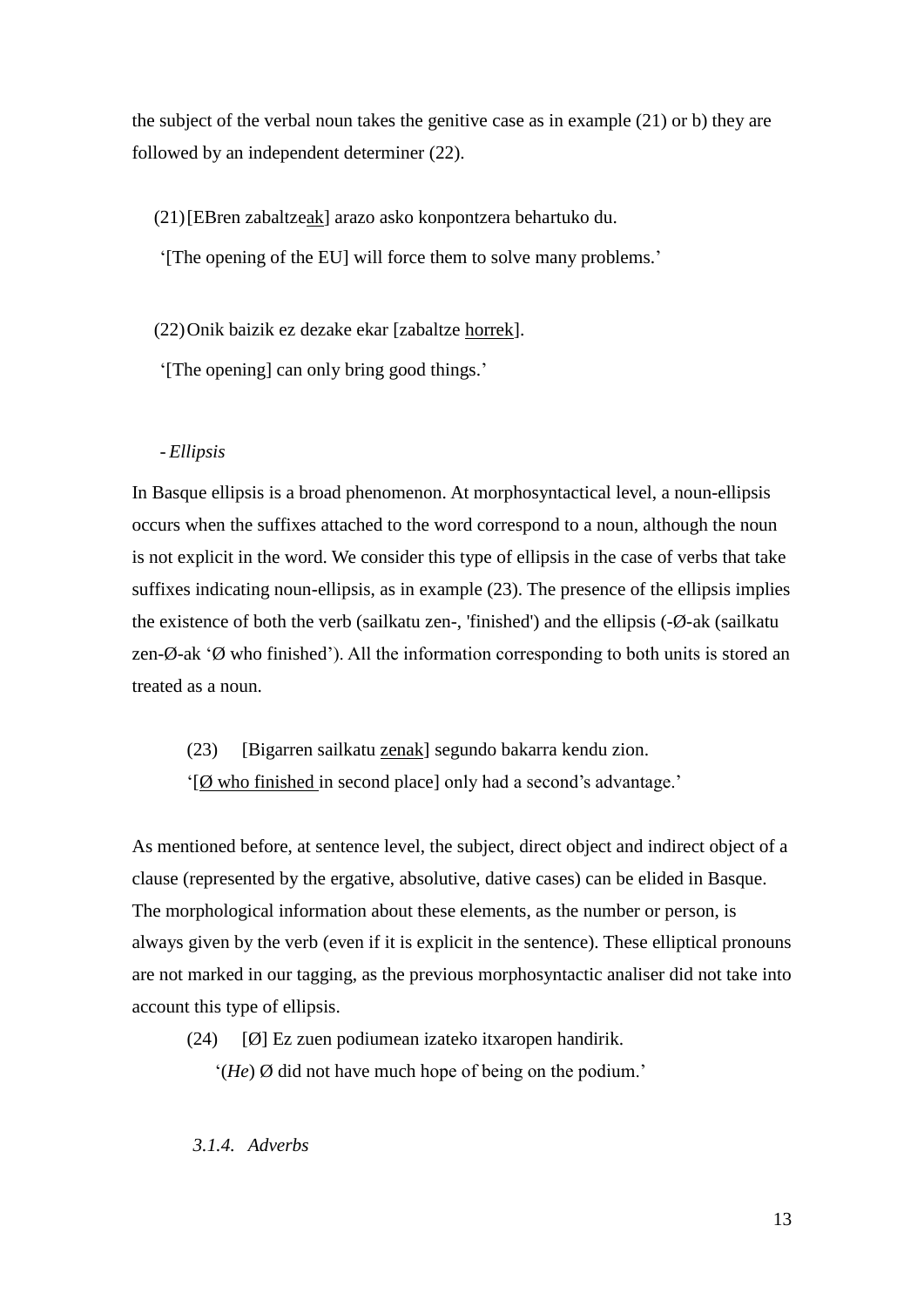Although we have been talking about noun-phrases, sometimes adverbs have a cohesive function, and, in the corpus there are a lot of local adverbs that have the cohesive function. In Basque there are three 'true' place adverbs: *hemen '*here', *hor* 'there (near here)', *han '*over there'. These adverbial forms, derived from the demonstratives *hau* 'this', *hori* 'that (near here)' and *hura* 'that' (Hualde & Ortiz de Urbina 2003), show three degrees of proximity and establish an intratextual reference. Their interpretation is anaphoric, they usually refer to a place or space previously mentioned in the text. There is another adverb, *bertan*, that can be used in all three cases (*hemen bertan* 'here', *hor bertan* 'there (near here)', *han bertan* 'over there').

(25)Etxeko atezainari giltza bat utziko ziola esan zion, [apartamentura] igo eta [han] itxaroteko.

'She told him, she would leave a key to the doorman, so he could go upstairs ([apartment]) and wait [there].'

# **3.2. The annotation of coreference chains**

We have already mentioned, anaphor and coreference are phenomena that can coincide. Sometimes there are anaphoric relations based on coreference, but there are other cases where the anaphoric relation does not exist. The annotation we present in this paper is restricted to coreference relations.

In this section we will specify which type of coreference relations have we taken into account in our annotation. Since the coreference relation is defined as identity of reference between two or more mentions, when establishing the type of relation betweeen the mentions, we always look for the relation of each mention with its previous mention. That is to say, if we have a coreference chain with three mentions (*A*, *B* and *C*), the annotators should specify the relation between *b* and *a* and the relation between *C* and *B* (and no the relation between *C* and *A*), as can be seen in the next figure:

# [MentionA],  $\leftarrow$  [MentionB],  $\leftarrow$  [MentionC],

(26) [Peter Gentzel atezain suediarra] $<sub>1</sub>$  ez da, azkenean, Portland San Antoniora</sub> etorriko. Nafarrek egindako eskaintzari ezezkoa eman dio [jokalariak]2, eta Granollers taldearekin jokatuko du hurrengo denboraldian. [Gentzelek]3 atzo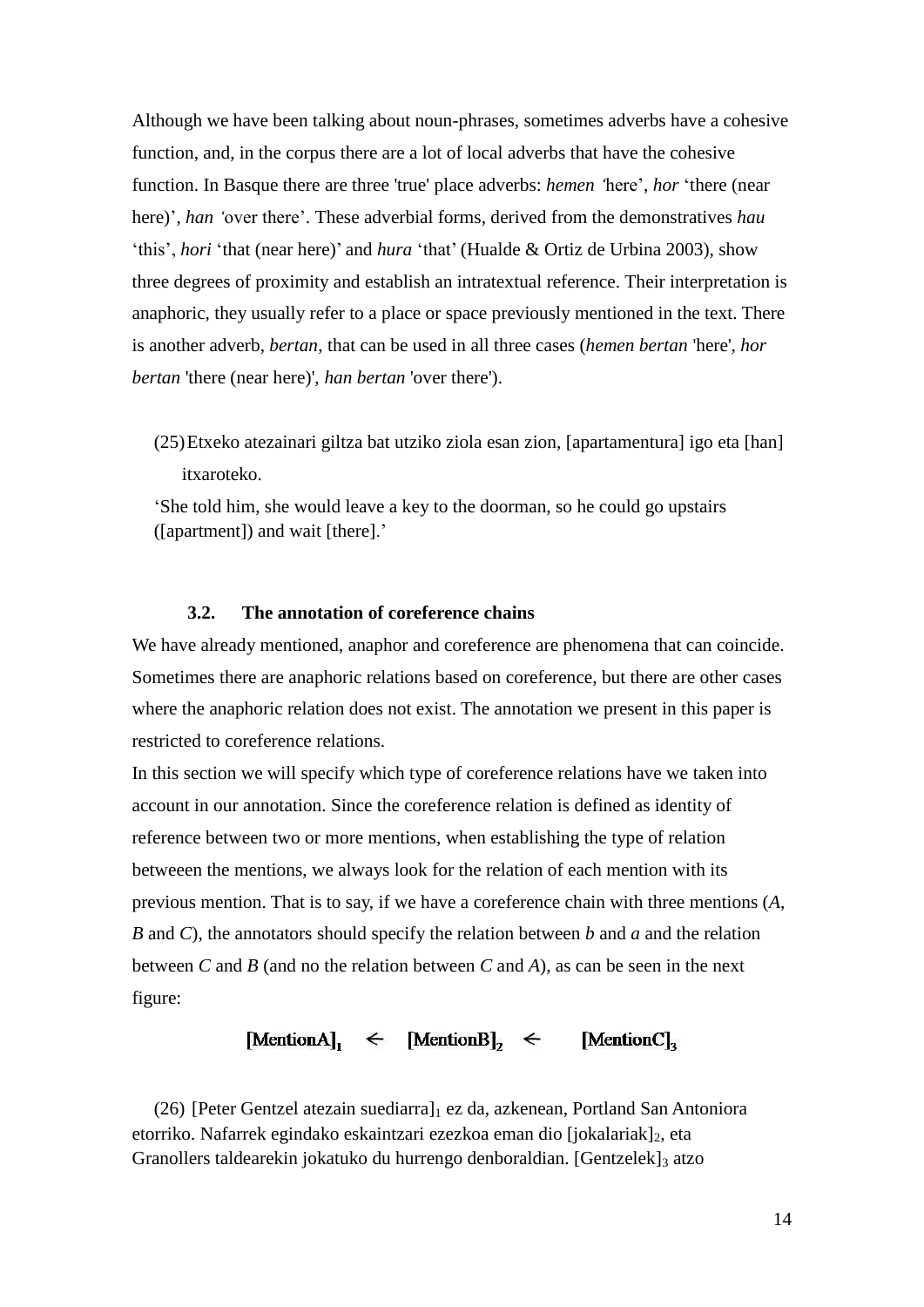goizean hitz egin zuen Portlandeko entrenatzaile Zupo Ekisoainekin, Granollersek egindako eskaintza onartzeko arrazoiak azaltzeko.

'[The swedish goalkeeper Peter Gentzel]1 is finally not coming to Portland San Antonio. [The player] $_2$  refused the offer made by the people from Navarre and will play with the team Granollers next season.  $[Gentzel]_3$  spoke yesterday to the trainer of Portland Zupo Ekisoain, to explain the reasons to have accepted the offer of Granollers.'

The relations to be specified in the example (26) are: between [The player] and [the Swedish goalkeeper Peter Gentzel]; and between [Gentzel] and [The player]:

[The Swedish goalkeeper Peter Gentzel],  $\leq$  [The player]<sub>2</sub>  $\lceil$ Gentzel $\rceil$ <sub>3</sub>  $\leftarrow$ 

# **3.3. Coreferential relations**

Over the last years there have been many proposals for annotation schemes (MUC, ACE, OntoNotes) but none of them is considered as standard and can be used for every language and every corpus (Recasens 2010).

Therefore, we will give more details about the coreference classification we proposed for Basque language and our corpus (EPEC Corpus). The following table summarizes the semantic relations we propose:

| <b>Type of links</b>   |                |                    |                   |
|------------------------|----------------|--------------------|-------------------|
|                        | Pronominals    |                    |                   |
| <b>Coreference</b>     | Nominals       | Repetition         |                   |
|                        |                | Partial repetition |                   |
|                        |                | No repetition      | Synonyms          |
|                        |                |                    | <b>Hyponyms</b>   |
|                        |                |                    | Hypernyms         |
|                        |                |                    | Generic hypernyms |
|                        |                |                    | Inverse instances |
|                        |                |                    | Others            |
|                        | Proper nouns   | Repetition         |                   |
|                        |                | Partial repetition |                   |
|                        |                | <b>Instances</b>   |                   |
|                        |                | Others             |                   |
|                        | Ellipsis       |                    |                   |
|                        | <b>Adverbs</b> |                    |                   |
| <b>Other relations</b> | Predicative    |                    |                   |
|                        | Apposition     |                    |                   |

1. Classification of Basque coreference annotation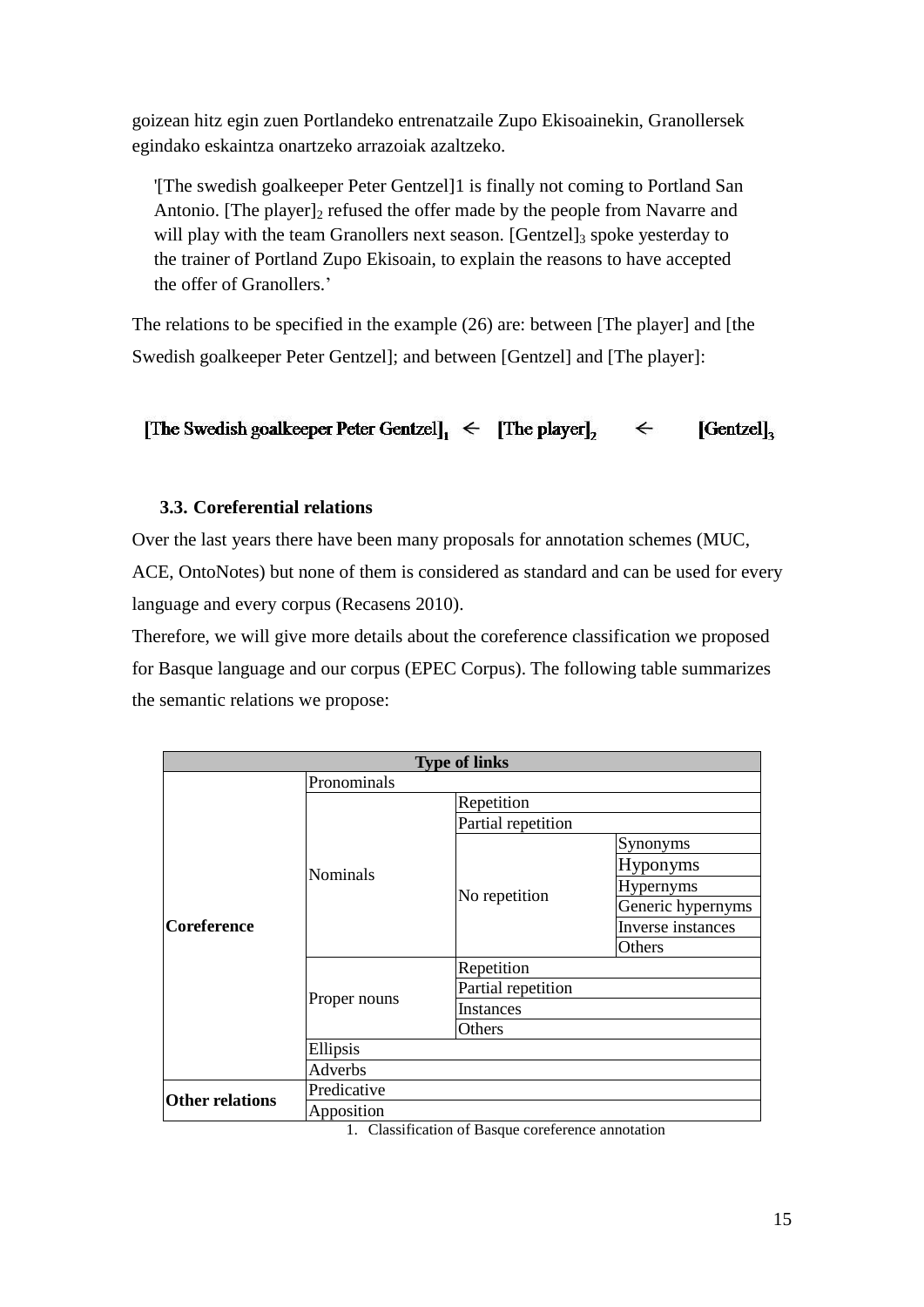## *3.3.1. Pronominals*

The relations established between the pronouns and the referring noun phrase are called pronominals. As mentioned before Basque lacks of real pronouns, and demonstratives are used in their place (*hau '*this', *hori '*that' (nearer than '*hura'*) and *hura '*that') with all declension cases.

(27)Aimar Olaizolak pazientzia asko dauka. [Kontrarioa]<sup>i</sup> estu hartzen saiatzen da beti, [hura]<sup>i</sup> nekarazten.

'Aimar Olaizola is very patient. He tries to take [the rival]<sup>i</sup> seriously, and make [him]<sup>i</sup> tired.

The corpus to be annotated is composed mostly of newspaper texts, and in the case of interviews, quoted speech is used. In quoted speech the first and second person pronouns become anaphoric, because they can only be interpreted by identifying its antecedent (28).

(28)Egun hauetan Atlantako zilarraz galdetu diogun bakoitzean hura errepikatzea ia ezinezkoa dela erantzun du [Abraham Olanok]<sub>i</sub>. (...) "Gustura egoteko moduko lana egin dut, baina laugarrengo postuak beti uzten dizu tristura bat, podiumaren atarian gelditzen baitzara. Baina, bai, [nik]<sup>i</sup> uste dut nahikoa saio ona egin dudala".

'When asking him about the silver medal of the Olympic Games in Atlanta [Abraham Olano]<sup>i</sup> says that it will be practically impossible to repeat it (...) "I am satisfied with the work, but I feel personal sadness with the fourth position because I have almost reached the podium. But, yes, [I]<sub>i</sub> think my race was quite good.'

In the section before, we mentioned that possessives have been annotated as pronominals even if they are embedded in a noun-phrase and work as determiners:

(29)[Carlos Prats]<sup>i</sup> Txileko Armadako burua eta presidenteordea izan zen Salvador Allenderen Gobernua indarrean zegoenean. 1974an DINAk Buenos Airesen hil zuen atentatuan, [bere]; emaztearekin batera.

'[Carlos Prats]<sup>i</sup> was the head and vice president of the Navy of Chile during the government of Salvador Allende. He was killed by DINA in 1974, together with [his]<sup>i</sup> wife.'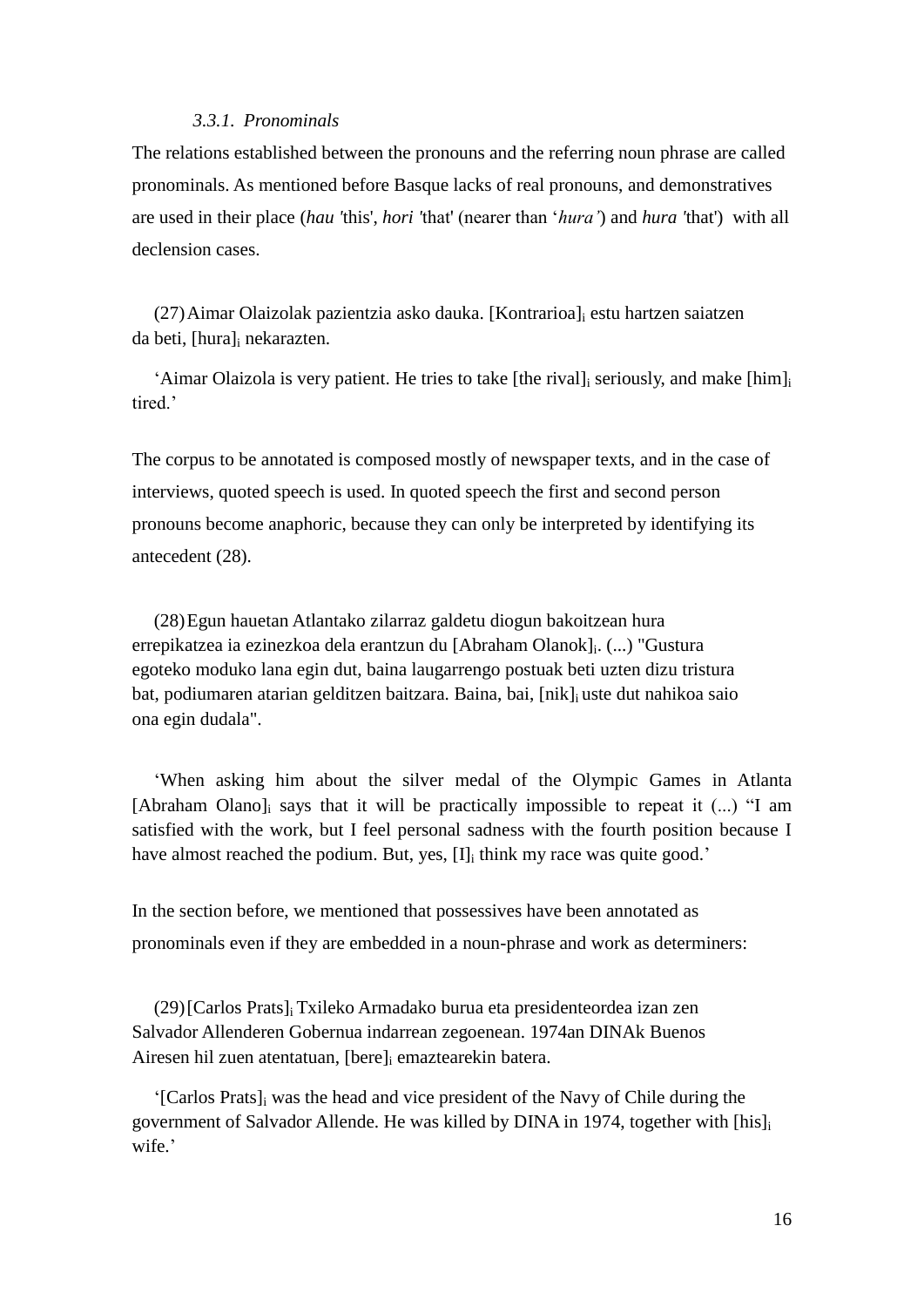Possessives pronouns have been annotated as pronominals too:

(30)Aretoa obretan dagoela eta, Bokaleko aretoan iraganen dira Scene Nationale erakundearen partaidetzarekin muntatutako hitzordu nagusiak. [Orkestrak]<sup>i</sup> , adibidez, martxoa zehar eginen ditu [bereak]<sup>i</sup> han.

'Due to the building works, the most important appointments agreed with the Scene Nationale will be at the Bokal hall. [The Orchestra], for example, will have there two of [his (appointments)]<sub>i</sub>.'

# *3.3.2. Nominals*

We speak about nominals when coreference is realized by a noun-phrase. The nounphrases can have a variety of features and the coreferential relation will be established depending on the antecedent the annotator has chosen.

# - *Repetition*

The noun-phrase is a repetition of the previous mention. Even if the declension mark is not identical we annotate it as identical since it does not give any new semantic information.

We make a distinction between exact repetition (31), when exactly the same words are used and partial repetition (32), when the head of the noun phrases is repeated but the NP includes more -or less- information than the antecendent.

(31)Taldeetako zuzendariak eta [txirrindulariak]<sup>i</sup> erabaki horren aurka agertu ziren, batik bat erabaki hori babesik gabeko gune batean hartu zelako, eta [txirrindulariek]i hotz handia pasatu behar izan zutelako.

'The managers and [the cyclists]<sup>i</sup> did not agree with this decision, especially because they took the decision in an area without protection, and because it was very cold for [the cyclists]<sub>i</sub>.'

(32)Clerc nagusi [esprintean]<sup>i</sup> . (...) Eztabaidak alde batera utzita, etapa garaipena [azken esprintean]<sup>i</sup> erabaki zen.

'Clerc was the first [in the sprint] $_i$  (...) Discussions aside, the triumph of the stage was decided [in the last sprint]<sub>i</sub>.'

- *No repetition*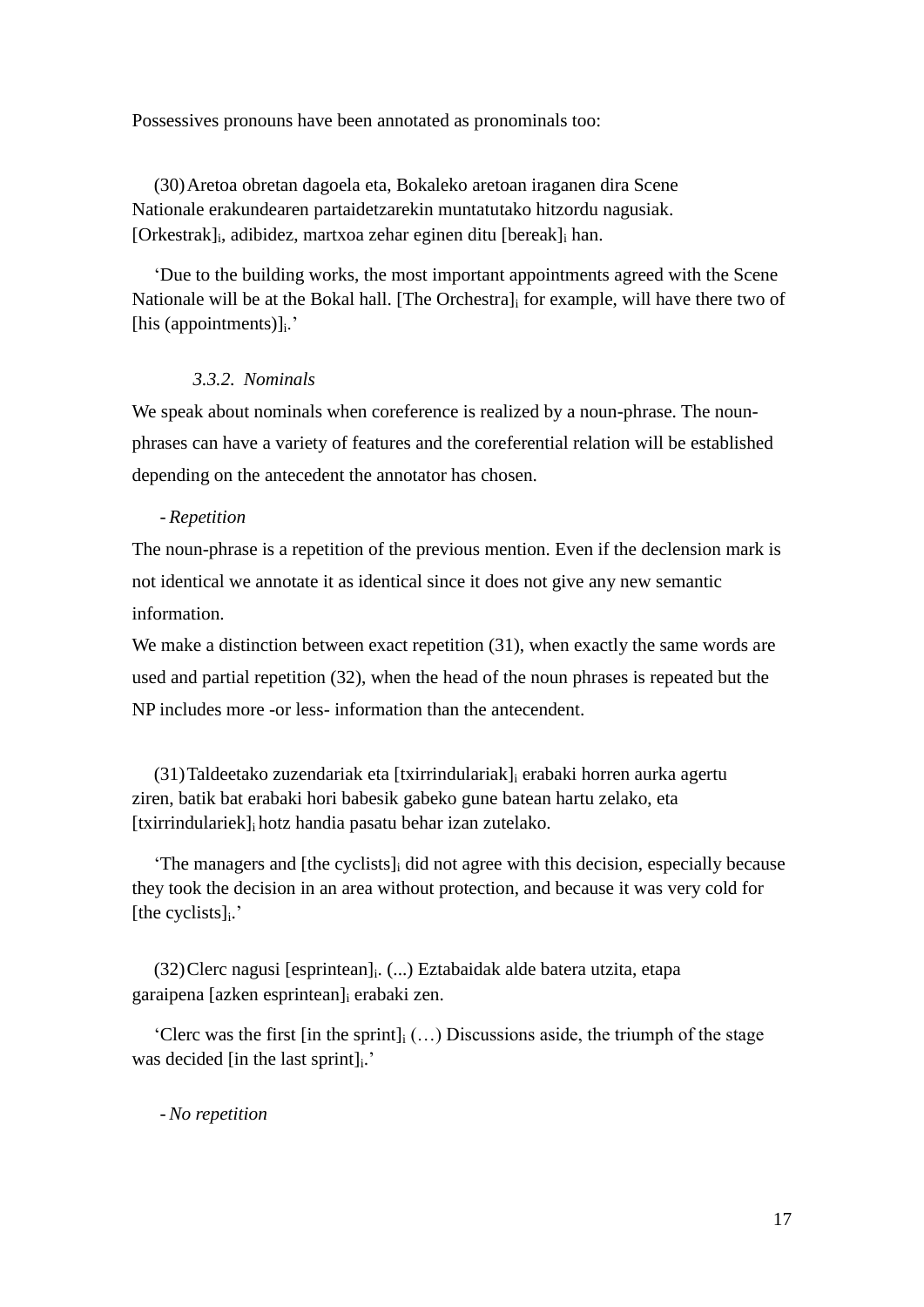The nominal expressions referring to the same entity do not repeat any word of the previous one. In these cases we have to distinguish different kinds of semantic relations between the noun-phrases of the coreference chains.

**Synonyms:** the second part of the coreference chains is a synonyms of the first one.

(33)Peruko Gobernuak esan du OEAk ezin dituela indargabetu [hauteskundeak]<sup>i</sup> (...) Peruri gerta dakiokeen okerrena [bozak]<sup>i</sup> indargabetzea litzatekeela esan zuen De Trazegniesek.

'The Peruvian government said that OAS could not revoke [the elections] $_i$  (...) The worst thing that could happen is the abolition of [the polls] said De Trazegnies.'

**Hypernyms:** the semantic relation between the two noun-phrases is realized by a hypernym. The second noun-phrase refers to the previous one with a broad meaning noun-phrase, but the reference is clearly to the same referent.

(34)Errepide ugari moztu zituzten [manifestariek]<sup>i</sup> , eta denda eta lantegi asko itxi (...) [Herritarrei]<sup>i</sup> laguntza eskaini zien agintariengandik kolpatuak izanez gero.

'The roads have been cut off by [the demonstrators]i, and many shops and have been closed (...)[The citizens] i have been offered help if they were injured by the authorities.'

**Generic hypernyms**: the head of the second noun phrase is actualized by a generic noun like *thing*, *bussiness*, *event, issue, subject*...

(35)Peruko Gobernuak esan du OEAk ezin dituela indargabetu [Peruko hauteskundeak]<sup>i</sup> . (...) [Herrialde barruko gaia]<sup>i</sup> zela azpimarratu zuen De Trazegniesek.

'The Peruvian government said that OAS could not revoke [the Peruvian elections]i (...) It is [an issue] to discuss inside the country emphasized De Trazegnies.'

**Hyponyms:** The semantic relation between the two noun phrases is established by means of an hyponym.

(36)Txileko Gorte Gorenak baimena eman dio Juan Guzman epaileari [Pinocheten erregimenak]<sup>i</sup> ustez Argentinan egindako hilketak ikertzeko (...) 1991n, ordea, Retting komisioa eratu zen, [Pinocheten diktadurapean]<sub>i</sub>.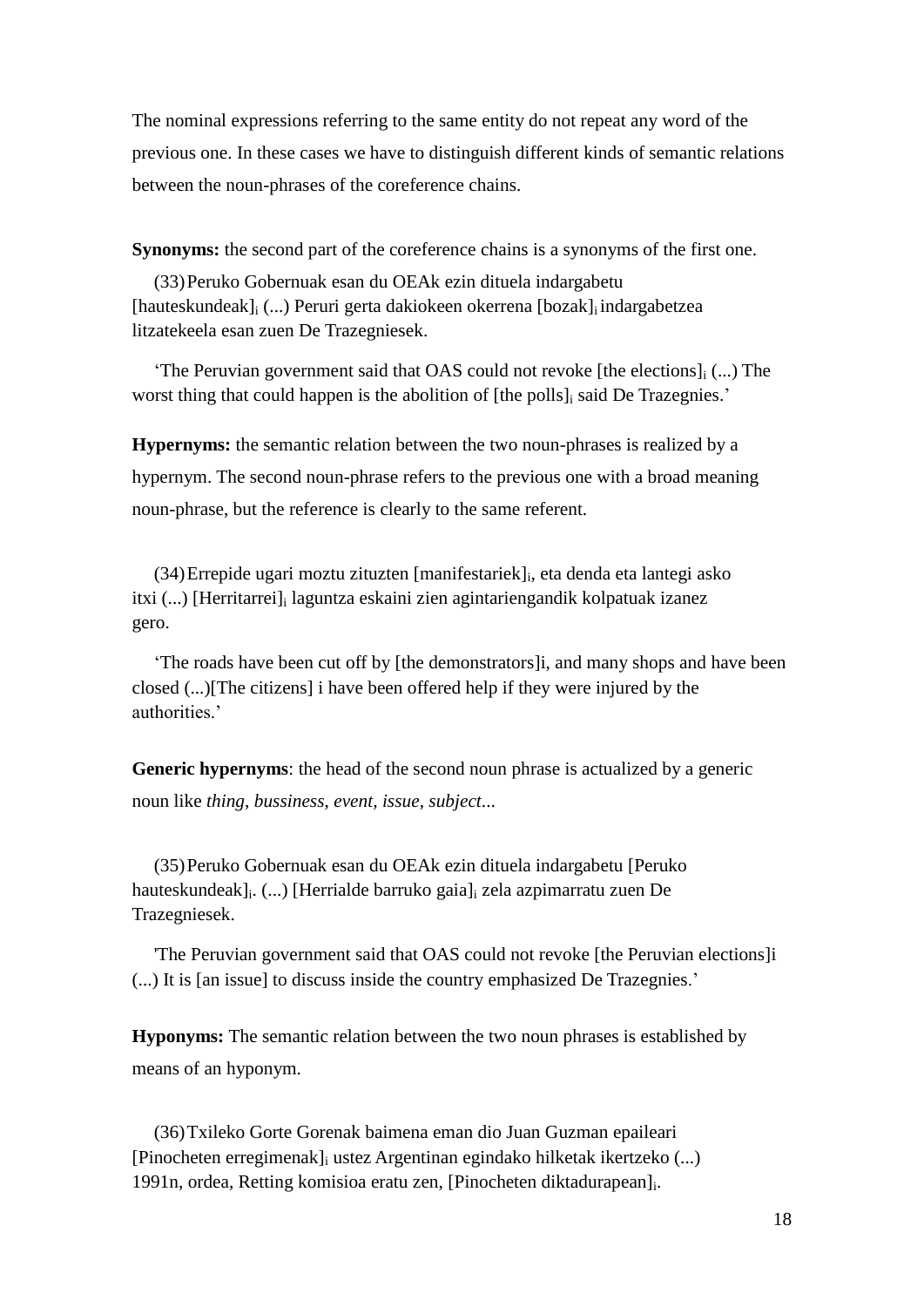'The Supreme Court of Chile has given permission to the judge Juan Guzman to investigate the crimes allegedly committed in Argentina by the [Pinochet regime] $_{i}$  (...) But in 1991, Retting commission was founded under [the Pinochet dictatorship]<sub>i</sub>.'

**Inverse instance**: The previous element is a noun phrase and the second element adds a characteristic of the first one.

(37)Baina ostegunean [Meles Zenawik]<sup>i</sup> adierazi zuen amaitzear zegoela orain bi urte] hasi zen gatazka. Suetena eztabaidatzeko prest dago Addis Abebako Gobernua, [Etiopiako lehen ministroak]<sup>i</sup> esan zuenez.

'But on Thursday [Meles Zenawi]<sup>i</sup> communicated the conflict that began two years before was ending. The government of Addis Abeba is ready to discuss about a ceasefire, said the [Prime Minister of Ethiopia]<sub>i</sub>.'

# *3.3.3. Proper nouns*

When the second element of the coreference chain is a proper noun, we defined four relations:

# - *Repetition*

The proper noun is repeated, but it can take a different case marking suffix.

(38)Etxera itzultzean tirokatu zuten [Zugic]<sup>i</sup> , asteazken gaueko 23:15ean. [Zugicek]<sup>i</sup> autoa aparkatu ondoren...

'When coming back home [Zugic]<sup>i</sup> was shot dead, on Wednesday at 23:15. [Zugic]<sup>i</sup> after parking the car...'

# - *Partial repetition*

A part of the proper noun is repeated. The second element can be shorter as in example (39) or can contain more information about the proper noun.

(39) [Milo Djukanovicek]<sup>i</sup> lehendakaritzarako hauteskundeak irabazi zituenean (...) Kosovoko krisian eta gerran, [Djukanovicek]<sup>i</sup> babesa eman zien Kosovotik ihes egin zuten albaniarrei.

'When [Milo Djukanovic]<sup>i</sup> won the presidential elections (...) During the crisis and war of Kosovo [Djukanovic]<sup>i</sup> gave protection to the Albanians who escaped from Kosovo.'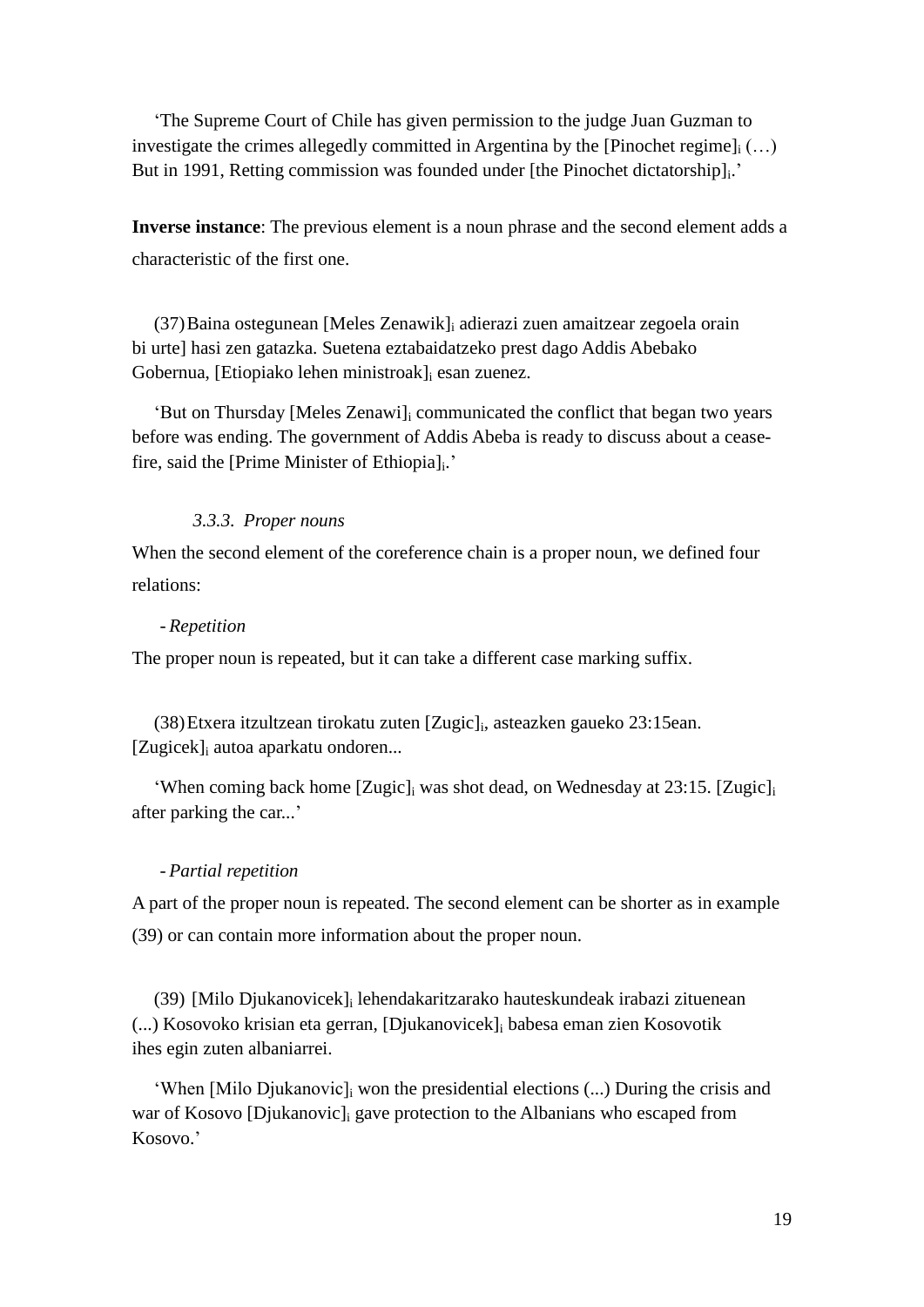#### - *Instances*

When the previous noun phrase describes a feature of the proper noun.

(40)[Lehendakari]<sup>i</sup> hautatu zutenetik, [Djukanovicek]<sup>i</sup> aldaketa handia eman dio bere ildo politikoari.

'Since he was elected for [President]<sup>i</sup> , [Djukanovic]<sup>i</sup> changed his political line'

# *3.3.4. Ellipsis*

As mentioned before, in Basque noun phrases whitout an implicit noun are frequent. We consider an elliptical relation when the second element of the chain has a hidden noun and refers to the noun of the previous noun-phrase.

(41) [Denboraldi honetan]<sup>i</sup> ordaindu du ACBra egokitu ahal izateko ordaindu beharrekoa. Ikusiko dugu [datorrenean] <sup>i</sup> zer eman diezaiokeen taldeari.

'[In this season]<sup>i</sup> he paid what is needed to pay to adapt to the ACB league. We will see [next (season)]<sup>i</sup> what he can give to his team.'

### *3.3.5. Place adverbs*

We briefly mentioned the place adverbs in Basque in section  $(3.1.4)$ . In this case we are speaking about place adverb referring to a previous noun phrase that indicates a place.

(42)Federazioak aurreprestakuntzari arreta berezia jarri dio azken urtetotan, eta horretarako [Clairefontaineko Institutua]<sup>i</sup> sortu zuen, Paris inguruan dauzkan instalazioetan. [Hara]<sup>i</sup> 12 urterekin iristen dira mutikoak, kalitate kontrola pasatu ostean'.

'In the last few years, the federation has paid particular attention to development; [the Claire Fontaine Institute] $\frac{1}{1}$  was created for this purpose in the installations near Paris. The 12-year-old boys arrive [there] after having a test.

### **3.4. Other relation types**

Contrary to what other coreference schemas (MUC, ACE) do, we do not consider nominal predicates and appositional phrases as coreferent but we take them into account and annotate them. The information of predicative and appositive relations can be very useful for coreference resolution (Recasens 2010) because they are often used to describe the same individual in the world (Borthen 2004).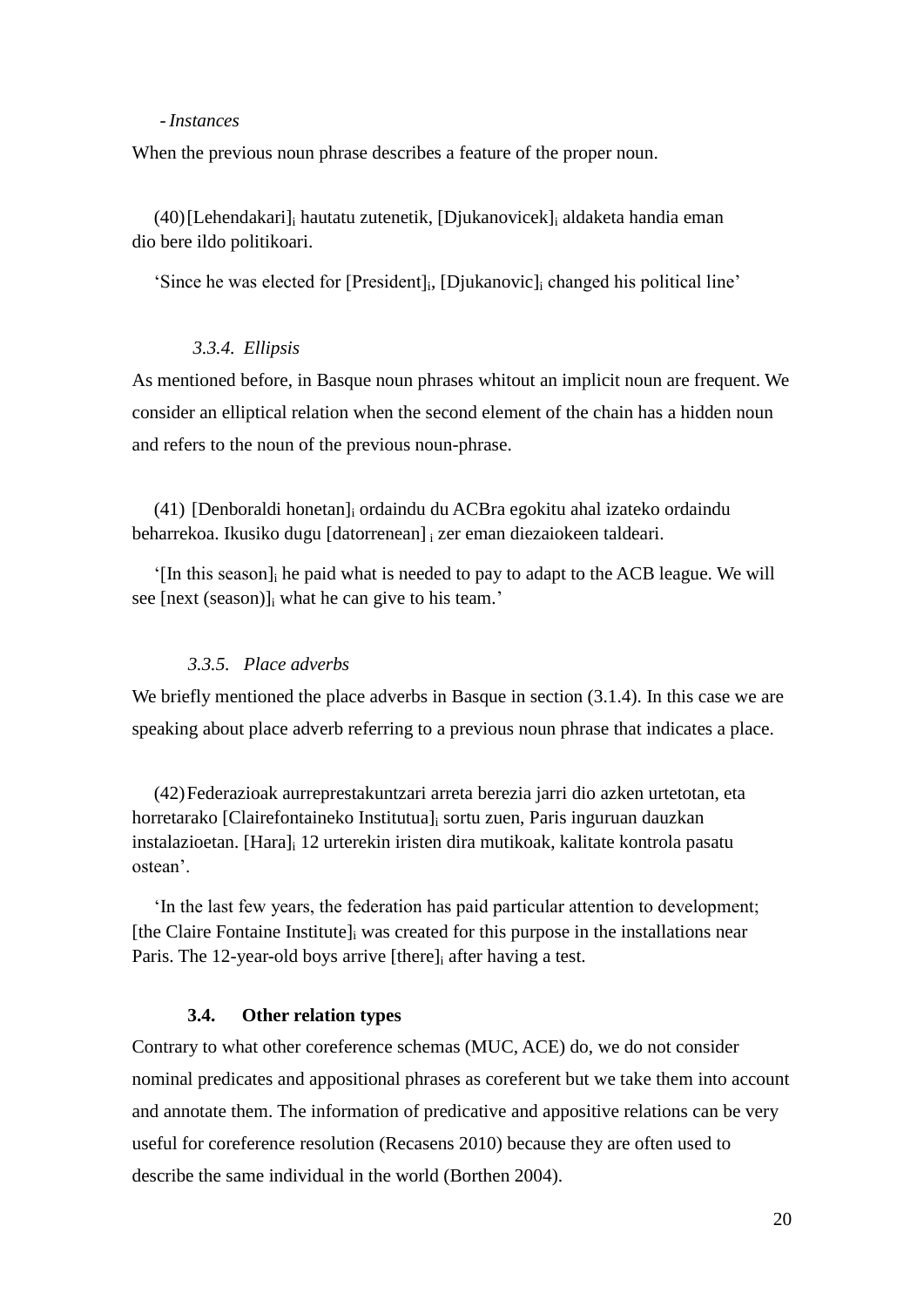### *3.4.1. Apposition*

Two noun phrases are placed side by side and the second expression identifies or supplements the first. They usually appear separated by a comma.

(43) Zeregin horretan, [Alfredo Salazarrek]<sub>x</sub>, [Baskoniako orduko idazkari  $teknikoak]_x$  lan handia egin zuen.

'In this task, [the technical secretary of Baskonia]<sub>x</sub>, [Alfredo Salazar]<sub>x</sub>, worked hard.'

# *3.4.2. Predication*

Predicative structures are very frequent in texts. This type of structures are often used to describe the features of the subject.

(44)[Bulatovic]<sub>x</sub> [Jugoslaviako Gobernu Federaleko lehen ministroa]<sub>x</sub> izan zen.

'[Bulatovic]<sub>x</sub> was [the Prime Minister of the Federal Republic of Yugoslavia]<sub>x</sub>.'

### **4. Automatic preprocessing of the corpus**

The coreferential annotation begins with an annotated corpus, the EPEC Corpus (Reference Corpus for the Processing of Basque) (Aduriz et al. 2006a), that provides us with a more manageable environment in which to work, and allows us to focus on the specific structures that can be part of a reference chain.

First of all, the corpus has been morphosyntactically analysed by means of MORFEUS (Alegria et al. 1996). After that, two automatic taggers (rule-based and stochastic taggers) disambiguate at lemmatization level. Entities, chunks and complex postpositions are identified by means of the following tools: i) EIHERA, which identifies entities (Institution, Person and Location) (Alegria et al. 2006); ii) IXATI Chunker (Aduriz et al. 2006b), which identifies verb chains, noun phrase units, and complex postpositions. Finally, a mention detector based on a deep linguistic analysis of mentions in Basque is applied. As many authors have stated, the mention detection task is crucial to the performance of a coreference resolution system (Stoyanov et al. 2009, Zhekova & Kübler 2010). Therefore, a detailed linguistic study of mentions has been carried out to define the linguistic features of mentions (Soraluze et al. 2012). The tagged corpus we present in this paper contains 26,000 words and the MMAX2 application (Müller & Strube 2006) was used for the tagging (adapted to the established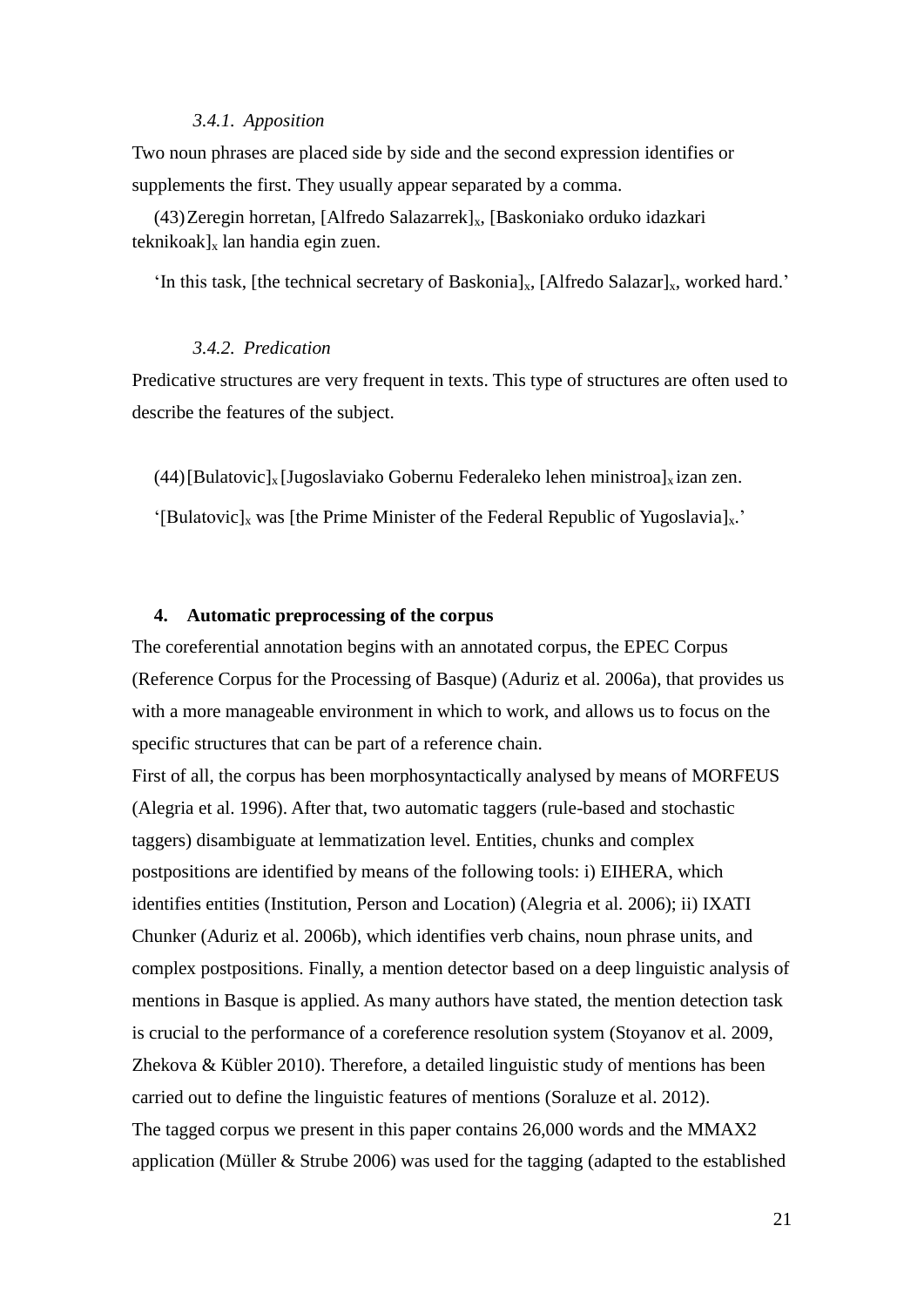requirements in the annotation). The coreference tagging process was carried out manually.

### **5. Disagreement cases**

As mentioned before, a part of the corpus (10 %) was tagged by two annotators. We outline briefly some of the main disagreement points. We observed that the most of the disagreeements came from different semantic interpretations of the text. The next example shows us how the same proper noun can be interpreted twofold: 1) as a sport team or 2) as the city:

(45)[Granollers taldearekin]<sup>i</sup> jokatuko du hurrengo denboraldian. Gentzelek atzo goizean hitz egin zuen Portlandeko entrenatzaile Zupo Ekisoainekin,  $[Granollersek<sub>i</sub> egindako eskaintza onartzeko arrazoiak azaltzeko. "[Granollersen]<sub>2</sub>$ lagunak ditu bere emazteak, eta hara joatea nahiago izan dute".

'He will play with the [team Granollers]<sup>i</sup> . Gentzel spoke yesterday to the Portland trainer Zupo Ekisoain, to explain the reasons for having accepted the offer from [Granollers]<sub>i</sub>. "His wife has many friends in [Granollers]<sub>?</sub>, and they prefer going there".'

A similar interpretation difference occurs with hypernyms; sometimes it is not so easy to establish the limits of this type of relations.

(46)Bonba bat lehertu da Londresen, Ipar Irlandako Gobernuaren lehen bilera egunean [Hammersmith zubian]<sup>i</sup> , [Londres mendebaldean]? (...). Atentatua 4:30etan izan zen (Londresko ordua), [Hammersmith zubian]<sup>i</sup> (...) Atentatuak, ordea, zubia eta inguru osoa ixtera behartu zuen Polizia, eta trafiko arazo handiak izan ziren egun osoan [Londres mendebaldean]?.

'A bomb exploded in London, in the first meeting day of the Government of Northern Ireland, [on Hammersmith bridge]<sub>i</sub>, [in West London]<sub>?</sub> (...) The explosion happened at 4:30 AM (London time), [on Hammersmith bridge]<sub>i</sub>. The explosion forced to Police to close the bridge and the surrounding area for all day, and it caused big traffic problems [in West London] $\frac{1}{2}$ .

After studying the disagreements there was a second phase where the annotation guidelines have been improved in order to cover more cases and to resolve possible ambiguities. After that, our goal is to check and correct the annotation in order to find accidental annotation mistakes.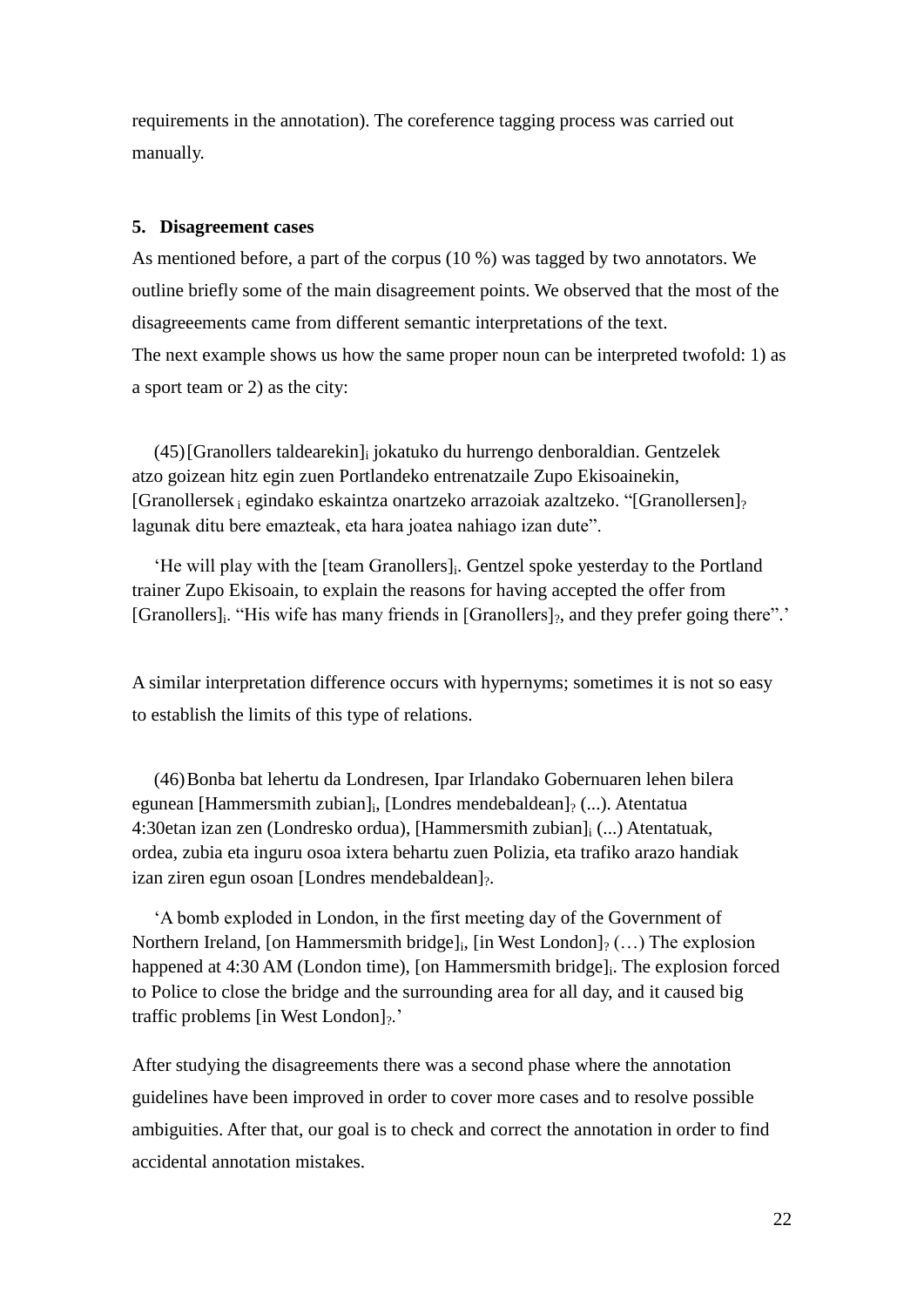### **6. Concluding remarks and future work**

This paper sums up the research work done in the last years and describes the new classification for the annotation of coreferential links for Basque.

Previously, we established the first steps to annotate the corpus automatically at mention level (Soraluze et al. 2012). The work was essential to facilitate us the manual annotation of coreferential links.

Apart from that, the work presented in this paper will be helpful for the development of an application for a semiautomatic tagging of coreferential relations. It will annotate the coreferential links automatically and the annotators will only need to validate or correct the proposed links.

We are aware that the corpus annotated is limited and our main objective is to annotate a bigger corpus, with the aim of creating a valid gold standard corpus for an end to end coreference resolution system.

# **Bibliografia**

- Aduriz, Itziar, Klara Ceberio & Arantza Díaz de Ilarraza. 2005. Euskarazko anafora pronominala: ikuspuntu konputazionala eta corpus baten garapena. In *GOGOA* (Vol. 5-1- 2005). 91-116.
- Aduriz, Itziar, Maria Jesus Aranzabe, Jose Mari Arriola, Aitziber Atutxa, Arantza Díaz de Ilarraza, Nerea Ezeiza, Koldo Gojenola, Maite Oronoz, Aitor Soroa & Ruben Urizar. 2006a. Methodology and steps towards the construction of EPEC, a corpus of written Basque tagged at morphological and syntactic levels for the automatic processing". In Wilson A., Rayson P. Archer D. (eds.), *Corpus Linguistics Around the World. Book series: Language and Computers*. (Vol. 56) 1- 15. Netherlands: Rodopi.
- Aduriz, Itziar, Maria Jesus Aranzabe, Jose Mari Arriola & Arantza Díaz de Ilarraza. 2006b. Sintaxi Partziala**.** In Beatriz Fernández & Itziar Laka (eds.)*, Andolin gogoan: Essays in Honour of Professor Eguzkitza*. 31-49 or. Bilbo: UPV/EHU Publishing Services.
- Aduriz, Itziar, Klara Ceberio & Arantza Díaz de Ilarraza. 2007. Pronominal Anaphora in Basque: Annotation issues for later computational treatment". In *6th Discourse Anaphora and Anaphor Resolution Colloquium. DAARC2007,* Lagos, Portugal.
- Alegria, Iñaki, Xabier Artola, Kepa Sarasola & Miriam Urkia. 1996. Automatic morphological analysis of Basque. In *Literary & Linguistic Computing*, 11(4). 193– 203.
- Alegria, Iñaki, Nerea Ezeiza & Izaskun Fernandez. 2006. Named Entities Translation Based on Comparable Corpora Multi-Word-Expressions in a Multilingual Context In *Workshop on EACL06,* 1-8. Trento (Italy).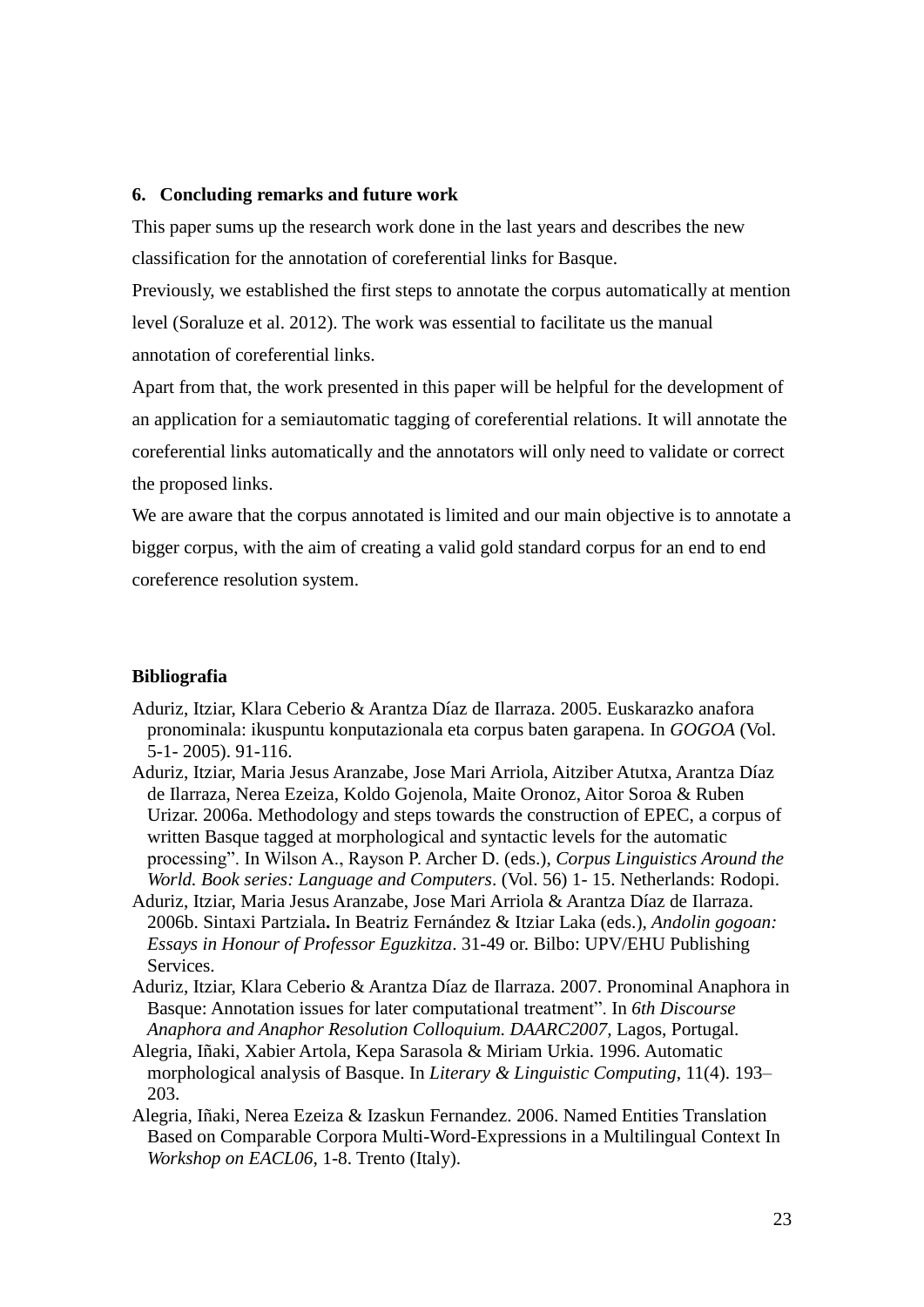- Aranzabe, Maria Jesus, Jose Mari Arriola, Aitziber Atutxa, Irene Balza & Larraitz Uria. 2003. Guía para la anotación sintáctica manual de Eus3LB (corpus del euskera anotado a nivel sintáctico, semántico y pragmático). Technical Report, UPV/EHU/LSI/TR-13.
- Arriola, Jose Mari, Itziar Aduriz, Izaskun Aldezabal, Maria Jesus Aranzabe, Klara Ceberio, Ainara Estarrona, Mikel Iruskieta, Mikel Lersundi, Elisabete Pociello, Larraitz Uria & Ruben Urizar. 2013. Reusing the CG-2 Grammar for Processing Basque Complex Postpositions. In Alberto Diaz, Iñaki Alegria & Julio Villena (eds.), In *Actas del XXIX Congreso de la Sociedad Española del Procesamiento del Lenguaje Natural (SEPLN 2013*), 20-27, Madrid (España).
- Borthen, Kaja. 2004. Predicative NPs and the annotation of reference chains. In *Proceedings of Coling 2004*, 1175–1178. Geneva, Switzerland.
- Botley, Simon & Tony McEnery (eds.). 2000. *Corpus-based and Computational Approaches to Discourse Anaphora*. Amsterdam: John Benjamins.
- Ceberio, Klara, Itziar Aduriz, Arantza Díaz de Ilarraza & Ines Maria Garcia-Azkoaga. 2008. Erreferentziakidetasunaren azterketa eta anotazioa euskarazko corpus batean. In Xabier Artiagoitia & Joseba Andoni Lakarra (eds.), *Gramatika Jaietan. Patxi Goenagaren omenez*, (*ASJU*, 51), 153-172. Bilbo: UPV/EHU & Gipuzkoako Foru Aldundia.
- Cornish, Francis. 1999. *Anaphora, Discourse and Understanding: Evidence from English and French*. Oxford: Clarendon.
- Doddington, George, Alexis Mitchell, Mark Przybocki, Lance Ramshaw, Stephanie Strassel & Ralph Weischedel. 2004. The Automatic Content Extraction (ACE) program – Tasks, data, and evaluation. In *Proceedings of LREC 2004*, 837–840, Lisbon.
- Euskaltzaindia. 1985. *Euskal Gramatika: Lehen urratsak-I*. Bilbo: Euskaltzaindia.
- Euskaltzaindia. 2002. *Euskal Gramatika Laburra*: *Perpaus Bakuna*. Bilbo: Euskaltzaindia. (bigarren edizioa).
- Garcia-Azkoaga, Ines Maria. 2003. *Kohesio anaforikoa hiru testu generotan. Adinaren araberako azterketa.* Bilbo: EHU-UPV Publishing Services.
- Garcia-Azkoaga, Ines Maria. (in press). Erreferentziakidetasuna eta anafora: Diziplinartekotasunerako zedarriztatze erabilgarri baterantz.
- Goenaga, Iakes, Olatz Arregi, Klara Ceberio, Arantza Díaz de Ilarraza & Amane Jimeno. 2012. Automatic Coreference Annotation in Basque". In *TLT11 Proceedings of the Eleventh International Workshop on Treebanks and Linguistic Theories*. Lisboa: Edições Colibri.
- Hirschman, Lynette & Nancy Chinchor. 1997. MUC-7 coreference task definition. In *MUC-7 Proceedings,* Science Applications International Corporation.
- Hualde, José Ignacio & Jon Ortiz de Urbina (eds.). 2003. *A Grammar of Basque.* Berlin/New York: Mouton de Gruyter.
- Kleiber, Georges. 1994. *Anaphores et pronoms*. Louvain-la-Neuve: Duculot.
- Laka, Itziar. 1996. *A Brief Grammar of Euskara, the Basque Language.* EHU/UPV Publishing Services: Leioa (Spain). [http://www.ehu.eus/eu/web/eins/a-brief-grammar](http://www.ehu.eus/eu/web/eins/a-brief-grammar-of-euskara)[of-euskara](http://www.ehu.eus/eu/web/eins/a-brief-grammar-of-euskara) (accesed March 2015).
- McCarthy, Joseph F. & Wendy G. Lehnert. 1995. Using decision trees for conference resolution. In *Proceedings of the 14th international joint conference on Artificial intelligence* – (Volume 2, IJCAI 1995), 1050–1055, San Francisco, CA, USA.
- Milner, Jean-Claude. 1982. *Ordres et raisons de la langue*. Paris: Seuil.
- Mitkov, Ruslan. 2002. *Anaphora resolution.* London: Longman.
- Moirand, Sophie. 1990. *Une grammaire des textes et des dialogues*. Paris: Hachette.